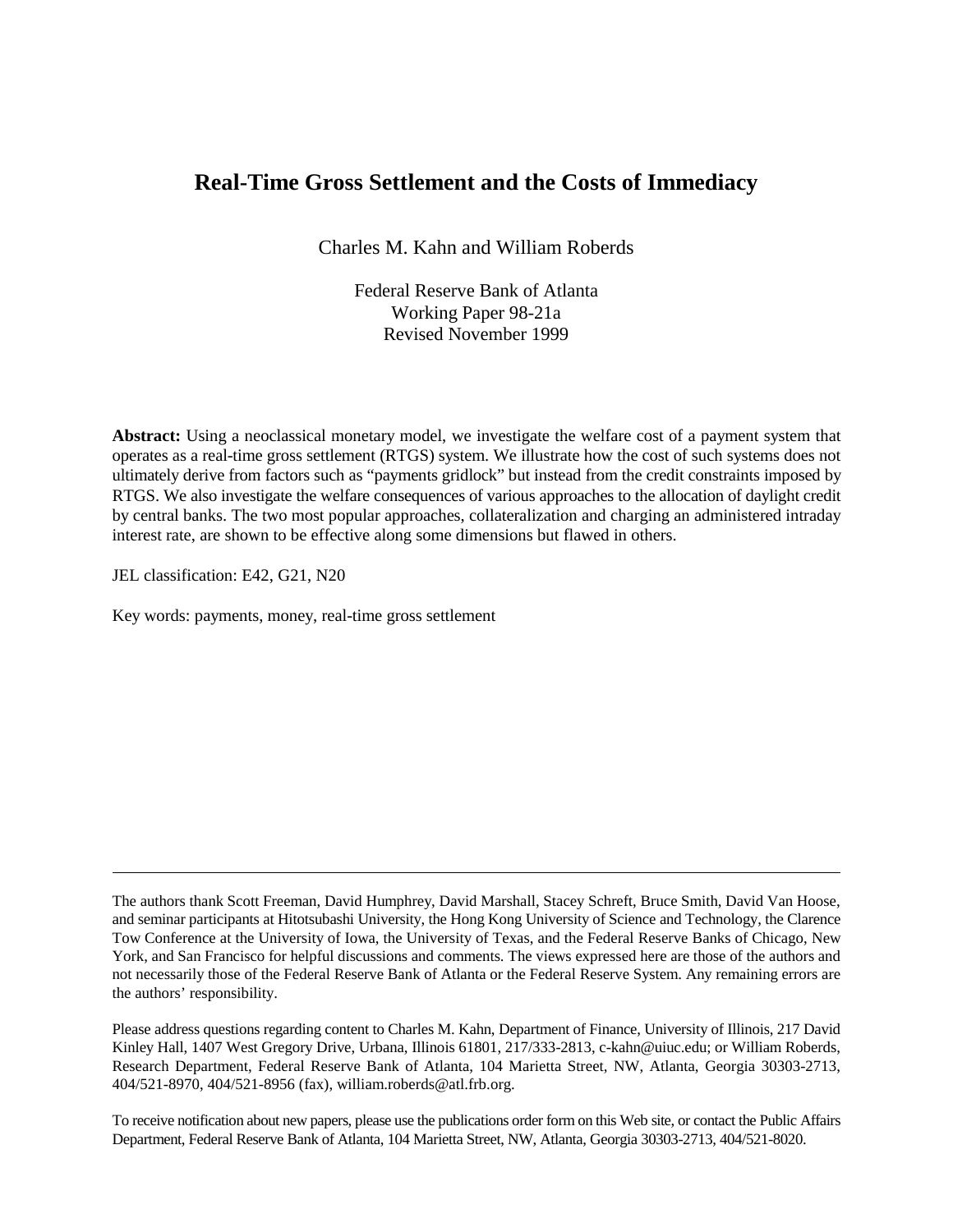### **Real-Time Gross Settlement and the Costs of Immediacy**

Large-value or wholesale payment systems are a vital component of all developed economies. The two large wholesale payments systems in the U.S., Fedwire and CHIPS, account for \$2.6 trillion of transactions daily. Fedwire is used to transmit most large-value transactions in the U.S., including transactions associated with settling retail payment systems such as checks and credit cards, and also including settlement transactions for most financial markets. CHIPS is used primarily to settle the dollar legs of foreign exchange transactions.<sup>1</sup>

Recent years have seen a rapid expansion in the volume of wholesale payments worldwide. Since all wholesale payment systems settle on the books of central banks, this expansion has caused central banks to reexamine the advantages and disadvantages of the various types of arrangements for settlement. Central banks have become increasingly aware of the risk inherent in provision of subsidized credit, given the presence of moral hazard or asymmetric information. The response has been a general shift towards *real-time gross settlement* (RTGS) systems.<sup>2</sup> A real-time gross settlement system is a payment system in which all payments take the form of transfers of central bank funds from the account of paying bank to the receiving bank. (By contrast, under a *multilateral net settlement* system, payment messages are exchanged continuously, and participants' net positions vis-à-vis all other participants are settled on a periodic basis, usually at the close of business.)

In almost all RTGS systems, central banks provide intraday credit to participating banks. The terms for such credit vary from system to system, though recent concerns with credit risk have meant that in most cases, credit is only available in limited amounts or at some cost. In some systems, interest is charged for intraday credit, though at an administered rate rather than at a market rate. Collateral of various types may be required before credit is granted.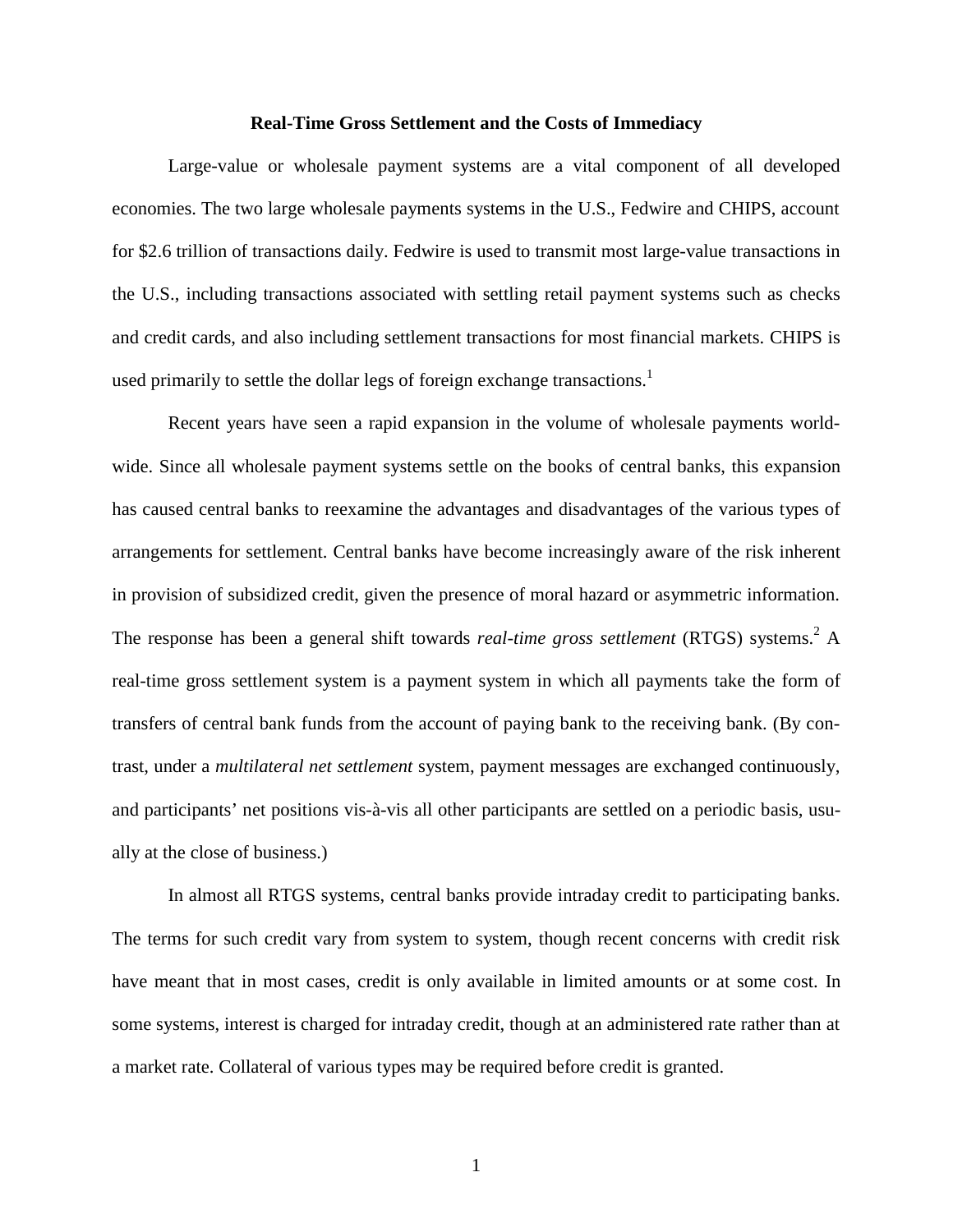The argument in favor of central banks' provision of intraday credit in a RTGS system is that otherwise RTGS would impose undue costs on banks and on their customers.<sup>3</sup> The holding of liquid assets is costly to the participating banks. When they economize on these holdings, it limits the availability of reserves. In many RTGS systems, it is claimed, limited reserves cause delays in the processing of payments as banks wait to amass the reserves required to effect payments. Thus, a RTGS regime without intraday credit provision is often said to involve a loss of liquidity and immediacy.

The social balance between the costs and benefits of publicly provided intraday liquidity is, however, poorly understood. To obtain a better idea of the costs associated with real-time gross settlement, we develop a general equilibrium model of a RTGS payment system. In our model, liquidity constraints imposed by RTGS can delay trading and settlement. The costs of such delays, in turn, arise from the model's underlying preferences and technologies. We also use the model to examine the effects of various mechanisms for provision of intraday credit. Our analysis highlights the advantages and disadvantages of the two most common approaches by central banks to managing intraday credit, i.e., requiring full collateralization and charging interest. We also show how another types of policy, i.e., requiring only partial collateralization of intraday credit, is able to counteract the liquidity constraints imposed by RTGS and may thus offer another useful approach in this area.

### **I. Literature Review**

Recent developments in large-value payment systems have generated a large body of research. A comprehensive literature review is presented in Angelini (1998). Below, we briefly review some papers whose subject or approach overlaps closely with ours.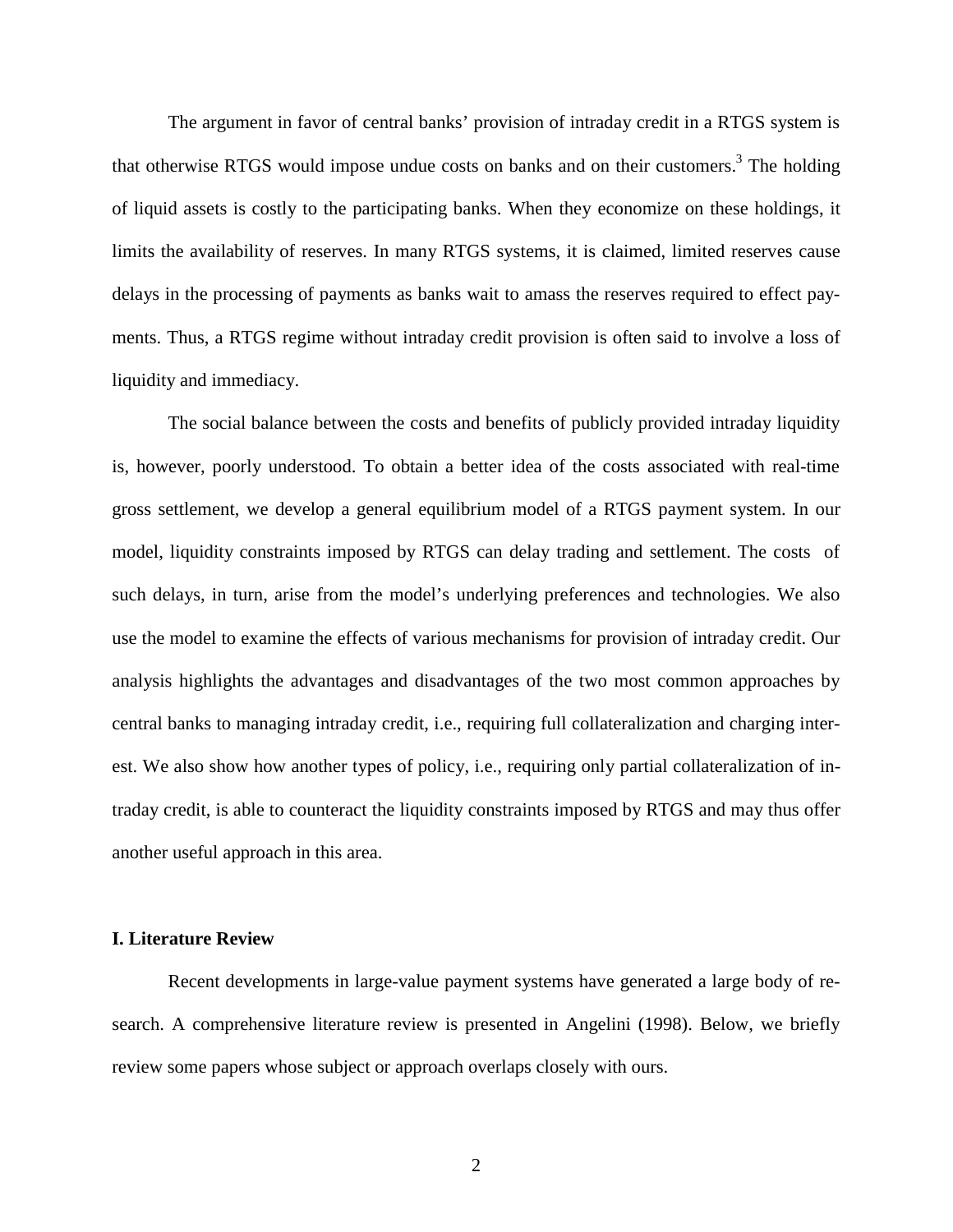Furfine and Stehm (1998) also consider the design of a RTGS payments system. In their setup, the central bank's intraday credit policy may incorporate pricing of intraday credit, quantity limits on credit, and either full or partial collateralization. Optimal credit policy balances the costs of stricter credit policies (gridlock and collateral costs) against the costs associated with more liberal credit policies (increased credit risk), where these costs are incorporated into reduced-form functions. The optimal credit policy varies with the relative weights ofeach type of cost.

Angelini (1998) shows that RTGS, when combined with the insufficient availability of intraday credit, can result in an interbank coordination problem. Liquidity constraints and uncertainty about incoming payment flows induce a form of payments "gridlock." Banks delay outgoing payments in the hope of reducing their liquidity demands by receiving early payments. Such delays lead to an inefficient aggregate increase in the precautionary demand for reserves. Imposing RTGS can thus impose liquidity costs and result in payment delay. A similar type of setup is analyzed by Kobayakawa (1997). In Kobayakawa's model, delay of payments is an equilibrium outcome when intraday credit is priced but not subject to a collateral requirement. Delays are avoided when intraday credit is collateralized, but collateralization imposes additional costs on banks. Hence, choice of intraday credit policy under RTGS involves a tradeoff between potential costs of delay and the costs of collateral.

The papers cited above each consider the design of an RTGS system within the context of static models of a banking system, in which the real return on money and on certain other types of assets is taken as exogenous. This feature must be seen as a limitation in calculating the true welfare cost associated with central banks' intraday credit policies. Since intraday expansion and contraction of a central bank's balance sheet amounts to a very high-frequency variation in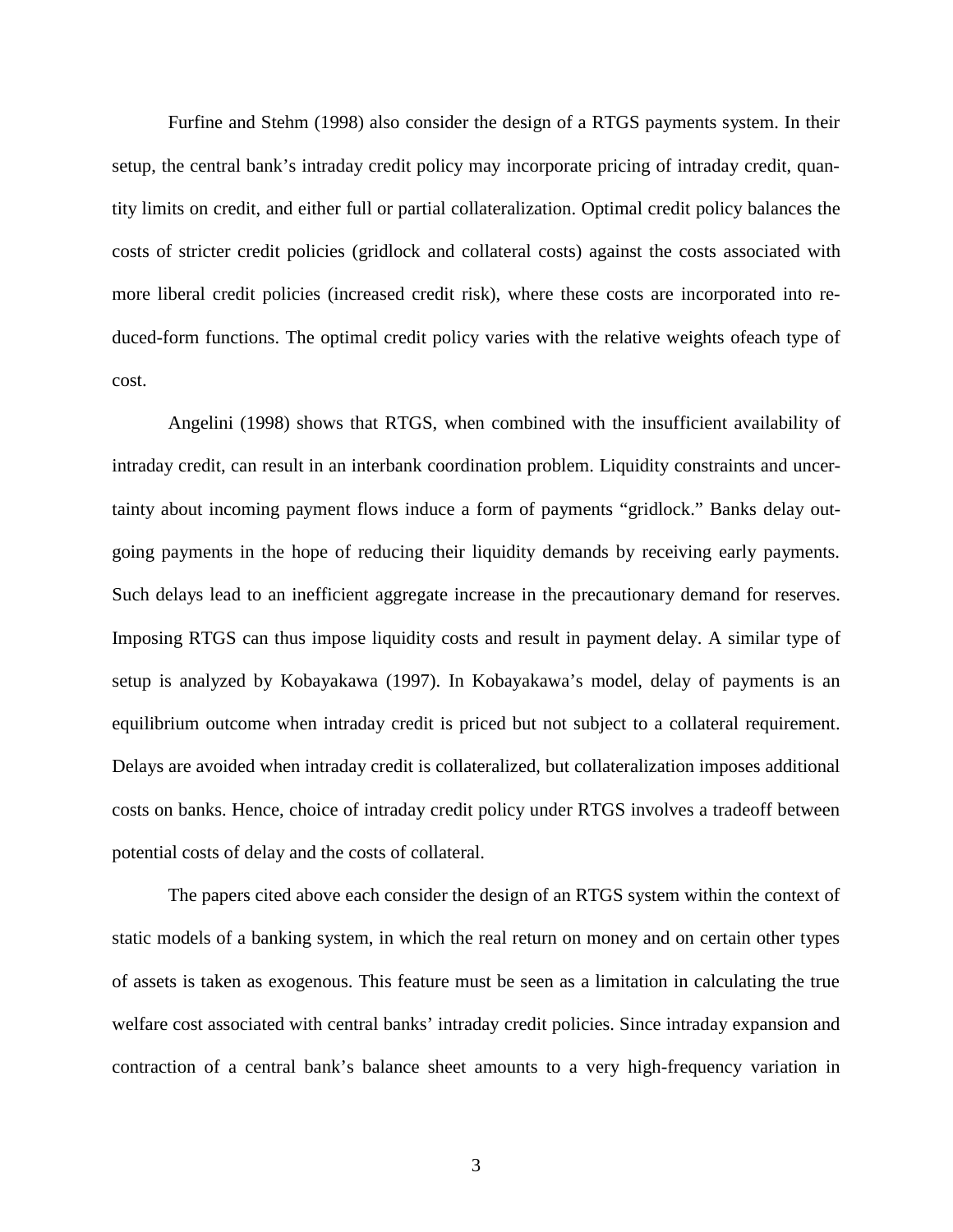monetary policy, we would expect prices to adjust in response to changes in the availability of intraday credit.

Possible consequences of allowing prices to vary over the short run are suggested by the analysis of Champ et al. (1996), who construct a monetary model of  $19<sup>th</sup>$  century bank panics.<sup>4</sup> Banks in their model are subject to a seasonal (measured in months, not hours) pattern of fluctuations in deposit outflows. If banks have access to free seasonal ("intra-year") credit by virtue of their ability to print circulating notes, then nominal interest rates are constant, seasonal changes in the demand for notes are reflected in price changes, and the resulting equilibrium allocation is Pareto-optimal. When banks are credit-constrained by an inability to print notes, then nominal interest rates fluctuate seasonally, seasonal patterns in prices are reversed, real returns are distorted, delays in payments occur, and the resulting allocation is inefficient.

While the analysis of Champ et al. (1996) is specifically applied to  $19<sup>th</sup>$  century institutions, recently a number of papers have adapted neoclassical models of money the analysis of contemporary payment systems.<sup>5</sup> In each of these models, restricting central bank credit within a "trading period" often leads to distortions and efficiency losses. Lacker (1997) explicitly models a second-best problem of setting intraday credit policy, given an inflationary overnight monetary policy. In Lacker's model, intraday credit policy matters because an RTGS requirement is imposed on banks during a part of the day when they lack full access to credit markets. In cases where the RTGS constraint binds, bank customers are in effect credit-constrained, causing them to suboptimally reallocate consumption from one day to the next. Intraday provision of central bank credit can partially reverse the effects of these credit constraints.

Similar results are obtained in a model developed by Freeman (1996b) and extended by Green (1997). In the Freeman-Green model, intraday credit constraints arise due to agents' pat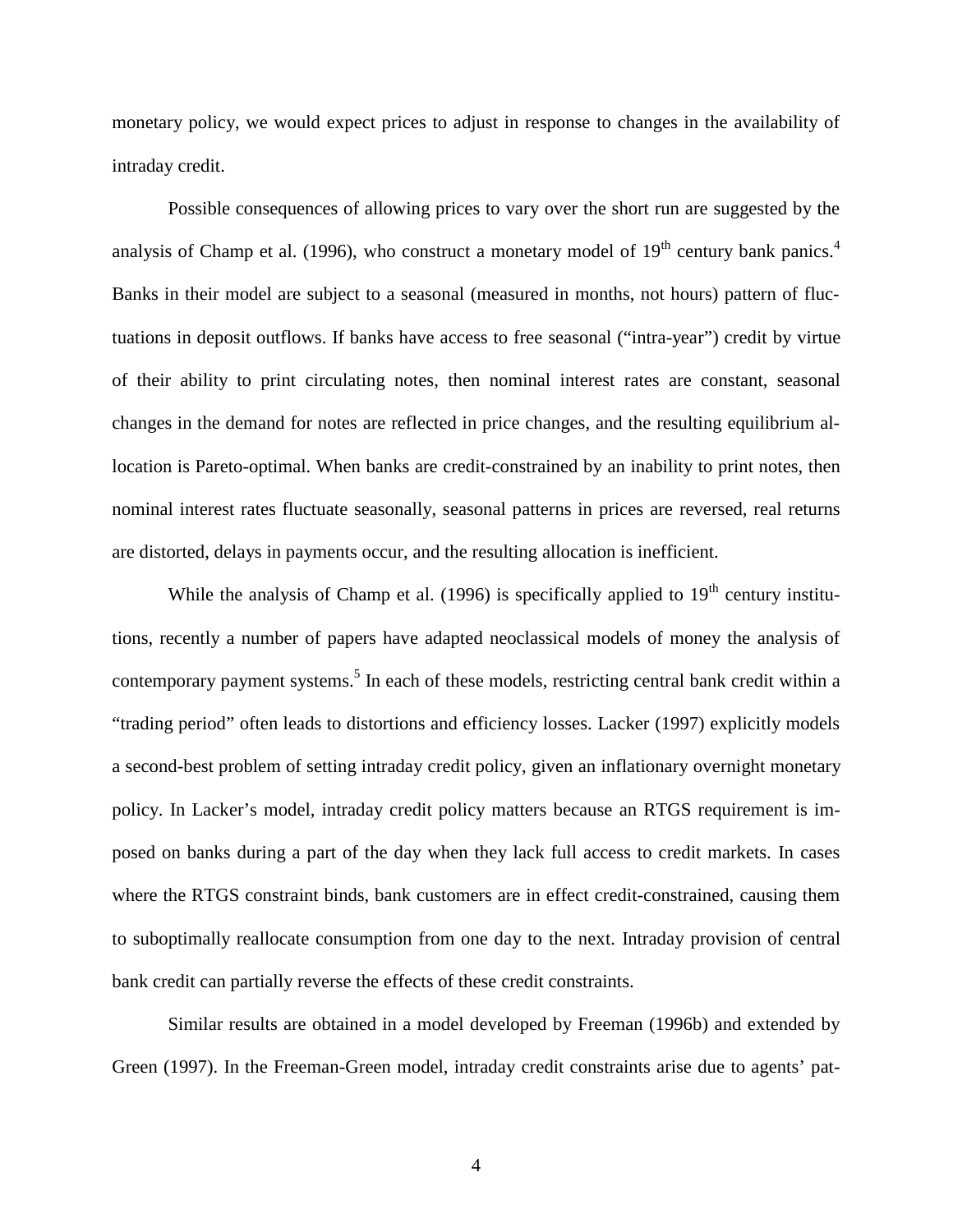terns of spatial separation. The effects of these credit constraints can be completely reversed (in a model without risk) if the central bank provides free overdrafts (Freeman) or allows for net settlement by a private clearinghouse (Green).

Below, we develop a model that focuses on the intraday effects of RTGS-induced liquidity constraints. We divide each trading day into "morning" and "afternoon" segments, and then studying the effects of RTGS on intraday allocations. We examine a standard neoclassical monetary model in an environment that forces a sharp distinction between intraday and overnight trading. Since the model environment does not incorporate uncertainty, it can be constructed so that the imposition of real-time gross settlement can result in trading delays without payment gridlock or even queues. While gridlock and queues are potentially important problems for a payment system, their occurrence is not necessary for RTGS to result in welfare costs. Instead, we demonstrate such costs can arise simply from disturbances to intraday patterns of trade.

### **II. The Environment**

Consider an overlapping generations environment where each generation is of constant size. Time is discrete and infinite, and there is no uncertainty. In order to analyze issues concerning intraday credit provision, time periods are divided into "mornings" (odd periods) and "afternoons" (even periods). Mornings and afternoons are classified as into trading "days." A new generation is born every day and lives for three periods—two afternoons and the morning in between, as depicted in Figure 1. Agents do not consume in the first period of their lives and do not produce in the last period. An agent's utility is described by the function

$$
U(1 - l_1) + U(1 - l_2) + V(c_2) + \alpha V(c_3)
$$
\n<sup>(1)</sup>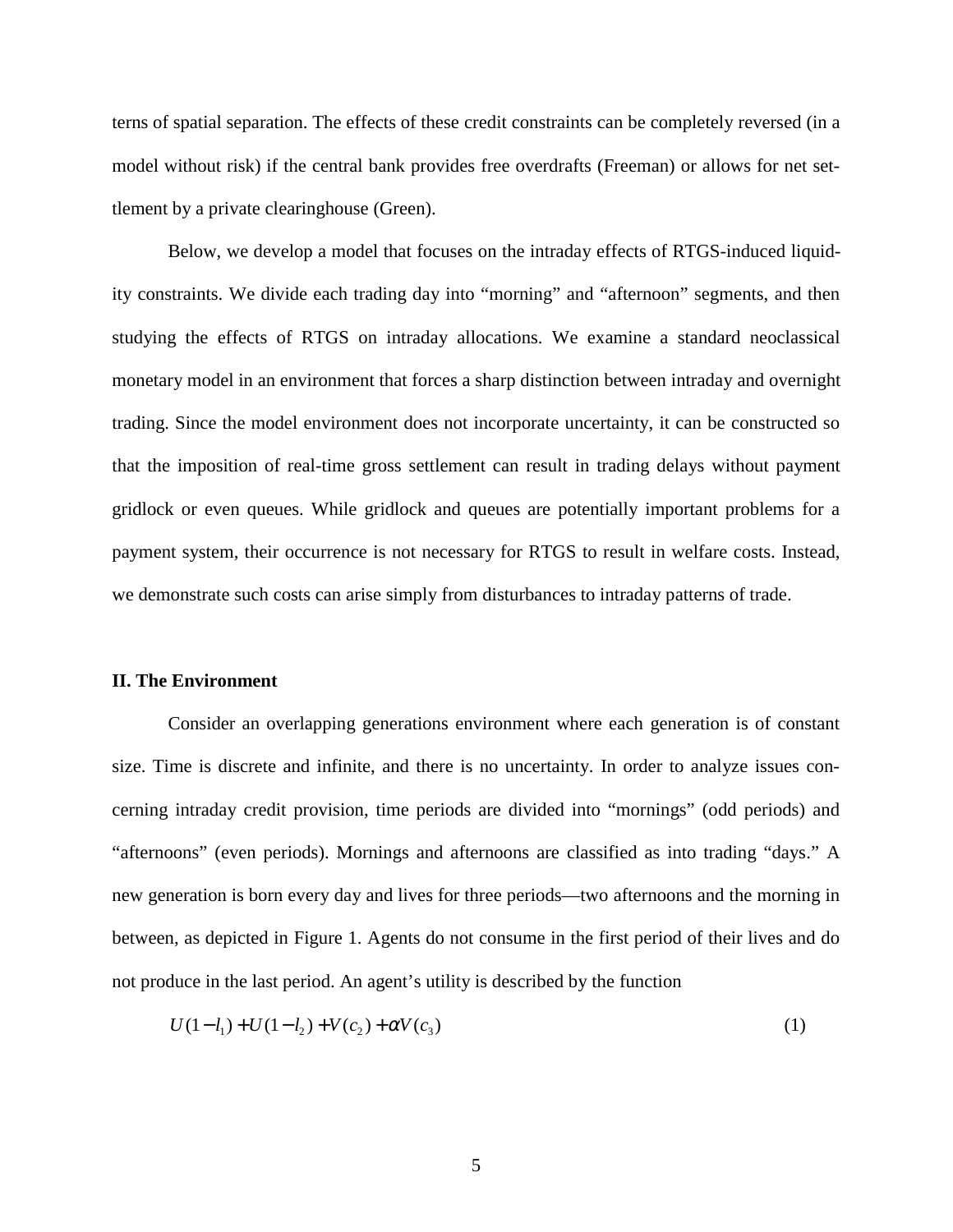Above, *c* denotes consumption and *l* denotes labor in the indicated period of the agent's life. The functions *U* and *V* are increasing, concave, twice continuously differentiable, and have sufficient curvature so that indifference curves do not cross the axes. The parameter  $\alpha \in (0,1)$  is a discount factor that reflects agents' inherent preference for morning consumption.

Agents are endowed with one unit of labor in the first two periods of life. One unit of labor in any period produces one unit of consumption in the same period. To give agents an incentive to trade, there are standard taboos against consuming one's own production. Note that agents can only produce afternoon goods while young, but only wish to consume afternoon goods when old. During the second afternoon of life, an old agent is willing to consume goods produced by any young agent, and the old agent views all such goods as perfect substitutes. In the mornings, the agent's preferences are more specific. We assume that each generation is divided into *N* groups of equal size, where *N* is at least three. Each agent of group *n* wishes to consume only "morning goods" of the type produced by group  $n+1$  (mod *N*). The technology for trading such that agents can only purchase one type of commodity and sell one type of commodity during the morning. Imposing this restriction precludes arrangements in which agents achieve settlement by buying and selling all types of goods. The purchase and sale take place simultaneously, so there is no uncertainty concerning the timing of agents' trades. This is more drastic than necessary, but it is useful for expositional purposes, since it will make clear that "gridlock" is not necessary for frictions to arise under RTGS.

Morning goods can also be transformed into afternoon goods using a costless intraday storage technology. In order to focus our analysis on intraday effects, we assume that afternoon goods cannot be stored for the next morning. In other words, agents can postpone delivery of a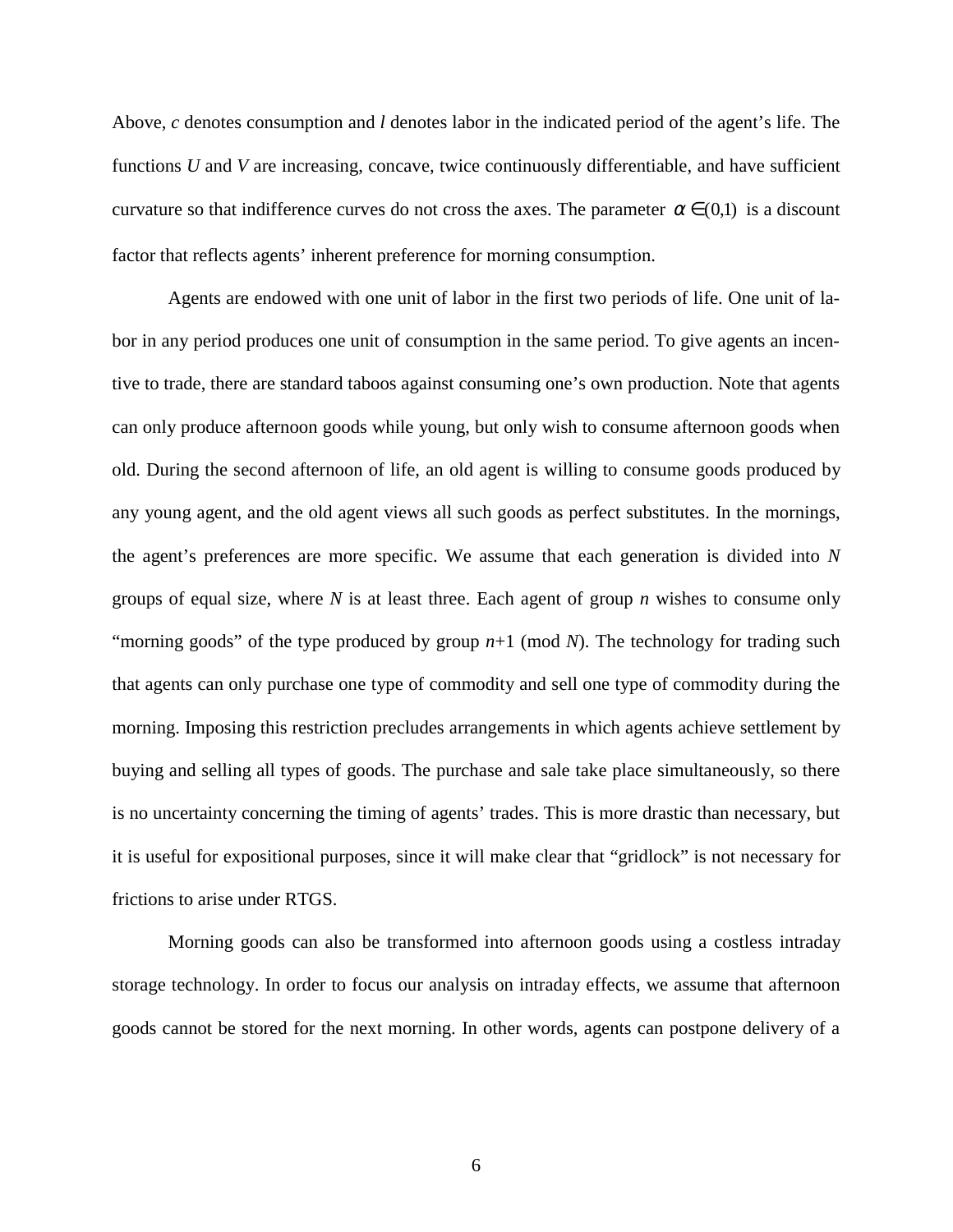good from morning to afternoon without physical storage costs, but delivery cannot be postponed until the following day.

## *II.A. Walrasian equilibrium*

To establish a benchmark case, we describe an efficient steady-state allocation in the economy. We do this by calculating the steady-state equilibrium allocation of a Walrasian economy, in which some of the trading frictions described above are relaxed (i.e., imagine that agents can produce and consume during the same afternoon, and there are double coincidences during mornings). In this case, the economy effectively becomes a sequence of static economies.

If there were no possibility of intraday storage, then the unique Walrasian steady-state equilibrium is found by maximizing the agents' utility (1) subject to the following budget constraint:<sup>6</sup>

$$
p_2c_2 + p_3c_3 \le w_1l_1 + w_2l_2 \tag{2}
$$

where *p* and *w* represent the price of consumption and labor, respectively. First-order conditions are

$$
U'(1 - l_1) / w_1 = U'(1 - l_2) / w_2 = V'(c_2) / p_2 = \alpha V'(c_3) / p_3
$$
\n(3)

The production function requires that

$$
w_2 = p_2 \tag{4}
$$

$$
w_1 = p_3 \tag{5}
$$

The market clearing conditions are

 $l_2 = c_2$  (6)

$$
l_1 = c_3 \tag{7}
$$

Substituting (4)-(5) into first-order conditions (3) we obtain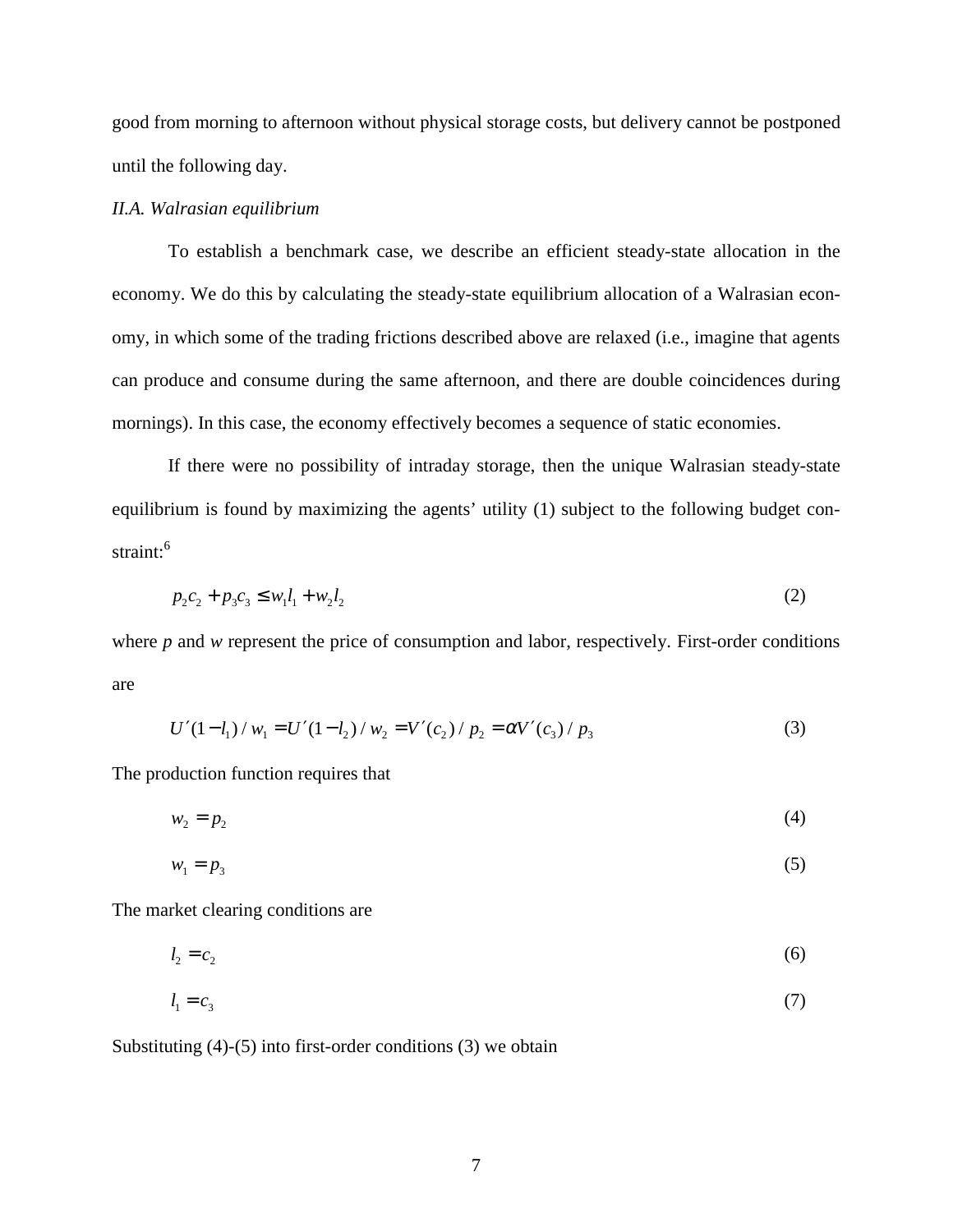$$
\frac{U'(1 - l_1)}{\alpha V'(c_3)} = 1 = \frac{U'(1 - l_2)}{V'(c_2)}
$$
\n(8)

Substituting market-clearing conditions (6)-(7) into (8) yields  $c_2 > c_3$ , which from (3) implies  $p_2 > p_3$ .

Now we return to the case where intraday storage is allowed. Then in Walrasian equilibrium, conditions (2) and (3) are unchanged and the market clearing conditions become

$$
p_2 \ge p_3 \tag{9}
$$

$$
c_2 \le l_2 \tag{10}
$$

with complementary slackness, and

$$
c_2 + c_3 \le l_1 + l_2 \tag{11}
$$

The intuition for condition (9) is no arbitrage.

Recall that  $0 < \alpha < 1$ , so that there is an inherent preference for consumption of morning goods. Thus, market-clearing condition (10) will bind, and conditions (10) and (11) reduce to (6) and (7). Hence equation (8) holds in the case with storage, implying:

*Lemma 1. In the first-best allocation, the consumption of the morning good exceeds the consumption of the afternoon good, i.e.,*

$$
c_2^* > c_3^* \tag{12}
$$

*The shadow price of the morning good also exceeds the shadow price of the afternoon good, i.e.,*

$$
V'(c_2^*) > \alpha V'(c_3^*)
$$
 (13)

# **III. Exchange under RTGS**

Suppose that the trade frictions described above are now in effect, and further suppose the existence of a constant per capita amount of outside fiat money, denoted *M*. For the moment,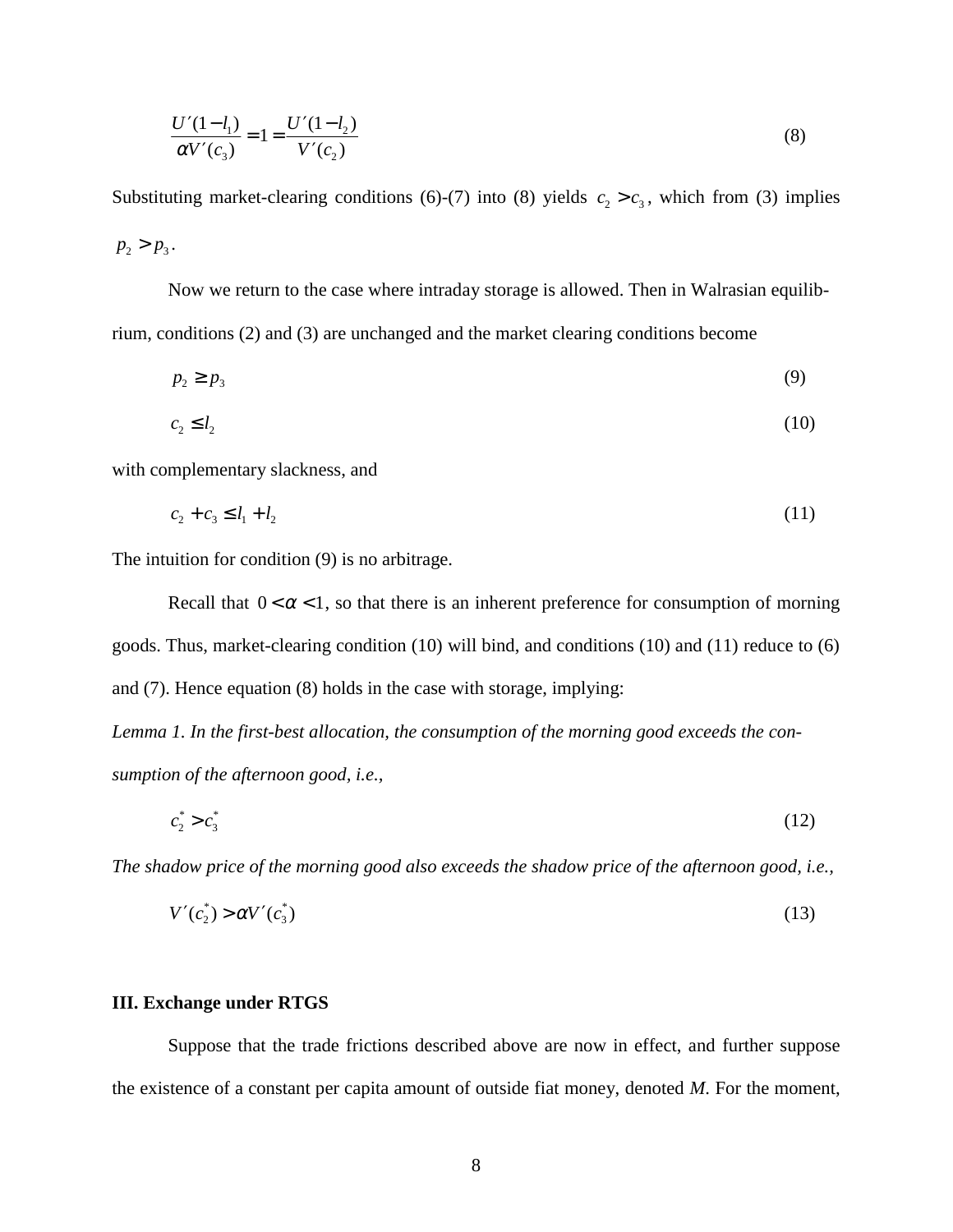suppose that money is the only outside claim on the economy. In this environment, the banking system exists merely as a device for clearing and settling payments. Money exists only in the form of electronic claims on a central bank and all payments are made via the central bank's clearinghouse. The clearinghouse operates under a "pure" form of RTGS, in which all payments made via the clearinghouse must be in the form of (electronic) transfers of outside money, and the central bank grants no credit to its members. In the tradition of the "monetary" literature on payments arrangements (see Section 1) we also assume that goods and money must change hands simultaneously. And, since our goal is to consider policy environments where net settlement is excluded in principle, agents are also prohibited from netting exchanges of goods among themselves.<sup>7</sup> Thus, for labor in period 1 the agent receives fiat money which he may spend in period 2 (or store until period 3). For labor in period 2 he receives fiat money which he may spend in period 3.

Under RTGS each agent's budget set is constrained as

$$
M \leq w_1 l_1 \tag{14}
$$

$$
p_2 c_2 \le M \tag{15}
$$

$$
p_2c_2 + p_3c_3 \le w_2l_2 + M \tag{16}
$$

Note that constraint (15), the RTGS constraint, serves as an intraday cash-in-advance constraint that limits the agent's purchases of the morning good  $c_2$  up to the value of the afternoon good  $l_1$ that he produced the previous afternoon. If (15) binds, then after substitution from (4)-(5) agents' first-order conditions reduce to

$$
\frac{V'(c_2)}{U'(1-l_1)} = \frac{p_2}{p_3} = \frac{U'(1-l_2)}{\alpha V'(c_3)}
$$
(17)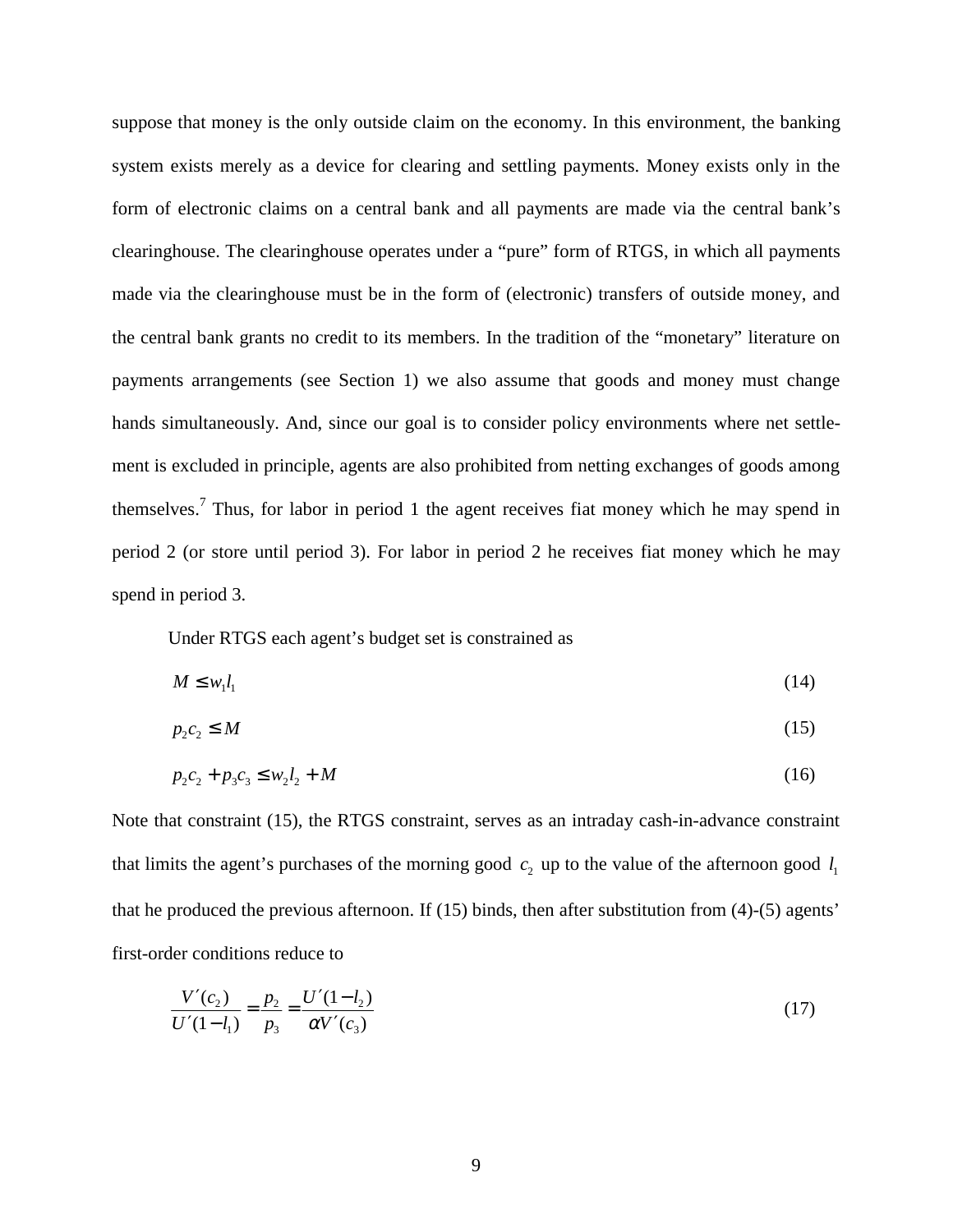It is easy to show that the first-best allocation of Section I cannot obtain under RTGS. Constraints (14) and (15) imply that amount of funds available for the purchase of the morning good cannot exceed earnings from the previous afternoon, that is

$$
p_2 c_2 \leq w_1 l_1 \tag{18}
$$

In steady-state equilibrium, earnings on afternoon production is less than or equal to expenditures on afternoon goods, i.e.,

$$
w_1 l_1 \le p_3 c_3 \tag{19}
$$

It follows that in equilibrium, expenditures on morning goods cannot exceed expenditures on afternoon goods, i.e.,

$$
p_2c_2 \le p_3c_3 \tag{20}
$$

Note that (20) cannot hold for  $(c_2, c_3) = (c_2^*, c_3^*)$ , since from Lemma 1, the first-best allocation requires  $c_2^* > c_3^*$  and  $p_2 > p_3$ . Hence the first-best outcome is not attainable under RTGS with a constant money stock and no intraday credit. More specifically, we can show:

*Proposition 1. Suppose that there is a constant stock of money, and that the clearinghouse operates under RTGS with no intraday credit. Then the resulting steady-state equilibrium allocation must be inefficient, and in particular either (1) the equilibrium consumption of the morning good must be less than the equilibrium consumption of the afternoon good, or (2) the prices of the two goods are equal.*

Proof: Non-satiation implies that constraint (14) must bind. From the discussion above, the Walrasian allocation cannot be attained under RTGS, implying that (15) binds and hence that (18) binds. Suppose that  $p_2 > p_3$ . It follows that (19) binds, and that (20) holds as an equality, i.e.,  $p_2c_2 = p_3c_3$ , which then implies  $c_2 < c_3$ .

Q.E.D.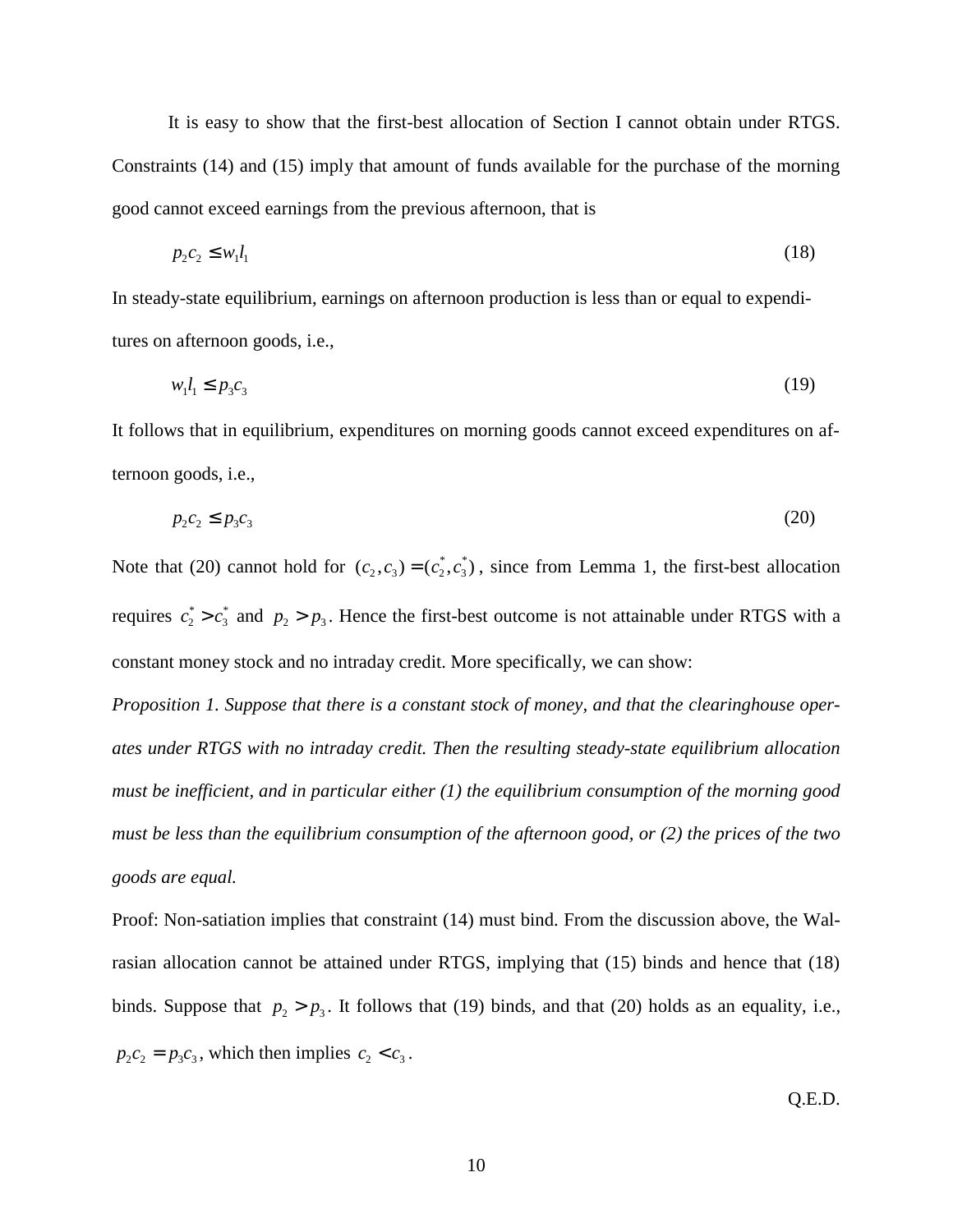In the present environment, the costs of RTGS are manifested in agents' substitution away from the more desirable (morning) good and toward the less desirable (afternoon) good, relative to the first-best case. At the beginning of the trading day, agents anticipate incoming payments from sale of their own morning goods, but cannot borrow against this future income, which discourages consumption of the morning good. An inefficient allocation results.

The impact of the RTGS constraint is also reflected in the cycle of real interest rates over the trading day. From Lemma 1, the first-best allocation requires that the net real return on money be positive overnight (i.e.,  $(p_2 / p_3) - 1 > 0$ ) and negative from morning to afternoon. In contrast to the results of Champ et al. (1996), no-arbitrage condition (9) guarantees that this qualitative pattern of real interest rates is sometimes preserved under RTGS, i.e., for the case where  $p_2 > p_3$ . However, in this case the quantitative effect of the RTGS constraint is to dampen the cycle of real rates over the trading day. For the case where  $p_2 = p_3$ , real rates are constant and equal to zero over the trading day. This case also exhibits "queueing" of transactions over the day, in the sense that some goods produced in the morning are not delivered until the afternoon. Queuing is not necessary for RTGS to result in a welfare loss, however.

Since Proposition 1 holds in a stationary economy with a constant money stock, it should be clear the inefficiency of RTGS does not depend on inflationary (overnight) monetary policy. Instead, the inefficiency results from a failure of the central bank to accommodate the economy's "seasonal" demand for central bank money. Similar results have been shown in Freeman (1996b), Green (1997), and Lacker (1997). What we have done is to show that the effects of RTGS can also be manifested in "delay," i.e., in disruptions of intraday trading patterns.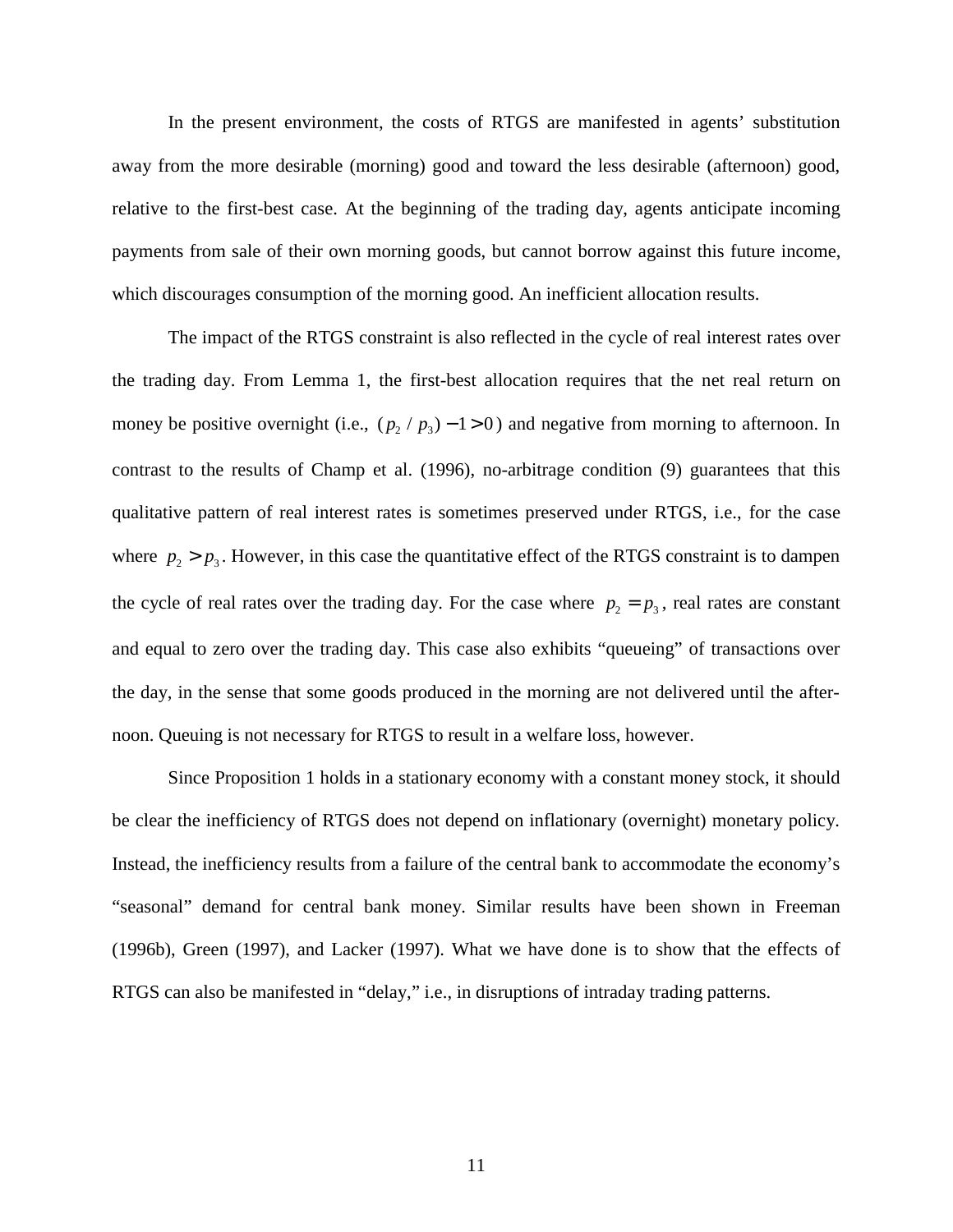### *III.A. Interest-free daylight overdrafts*

The traditional policy of central banks in many countries has been to allow banks access to free intraday credit, often in the form of overdrafts on their accounts with the central bank. Formally, we can model this policy in a world with a constant money stock by modifying constraints (15) and (16) to allow for overdrafts:

$$
p_2 c_2 \le M + O \tag{21}
$$

$$
p_2c_2 + p_3c_3 \le w_2l_2 + (M+O) - O = w_2l_2 + M \tag{22}
$$

where *O* represents the daylight overdraft. Thus, daylight overdrafts effectively loosen the cashin-advance constraint (15). If credit is only available up to a fixed amount, then the equilibrium allocation depends on the amount of credit available.

Suppose that a sufficiently small amount of intraday credit is available, so that constraint (21) binds. Then first-order conditions reduce to

$$
\frac{(1+\omega)V'(c_2)}{\alpha\omega V'(c_3) + U'(1-l_1)} = \frac{p_2}{p_3} = \frac{U'(1-l_2)}{\alpha V'(c_3)}\tag{23}
$$

where  $\omega$  denotes the overdraft-to-money ratio, i.e.,  $\omega = O/M$ . We can now show:

*Proposition 2. If free daylight overdrafts are limited to an amount*  $O \ge \omega^* M$ *, where* 

$$
\omega^* \equiv \left(\frac{V'(c_2^*)c_2^*}{\alpha V'(c_3^*)c_3^*} - 1\right)
$$
\n(24)

*then the first-best allocation obtains under RTGS.*

Proof: The budget constraint for the afternoon good (14) requires, after substituting conditions (5) and (7)

$$
p_3 = M / c_3 \tag{25}
$$

From Lemma 1, in the Walrasian economy it must hold that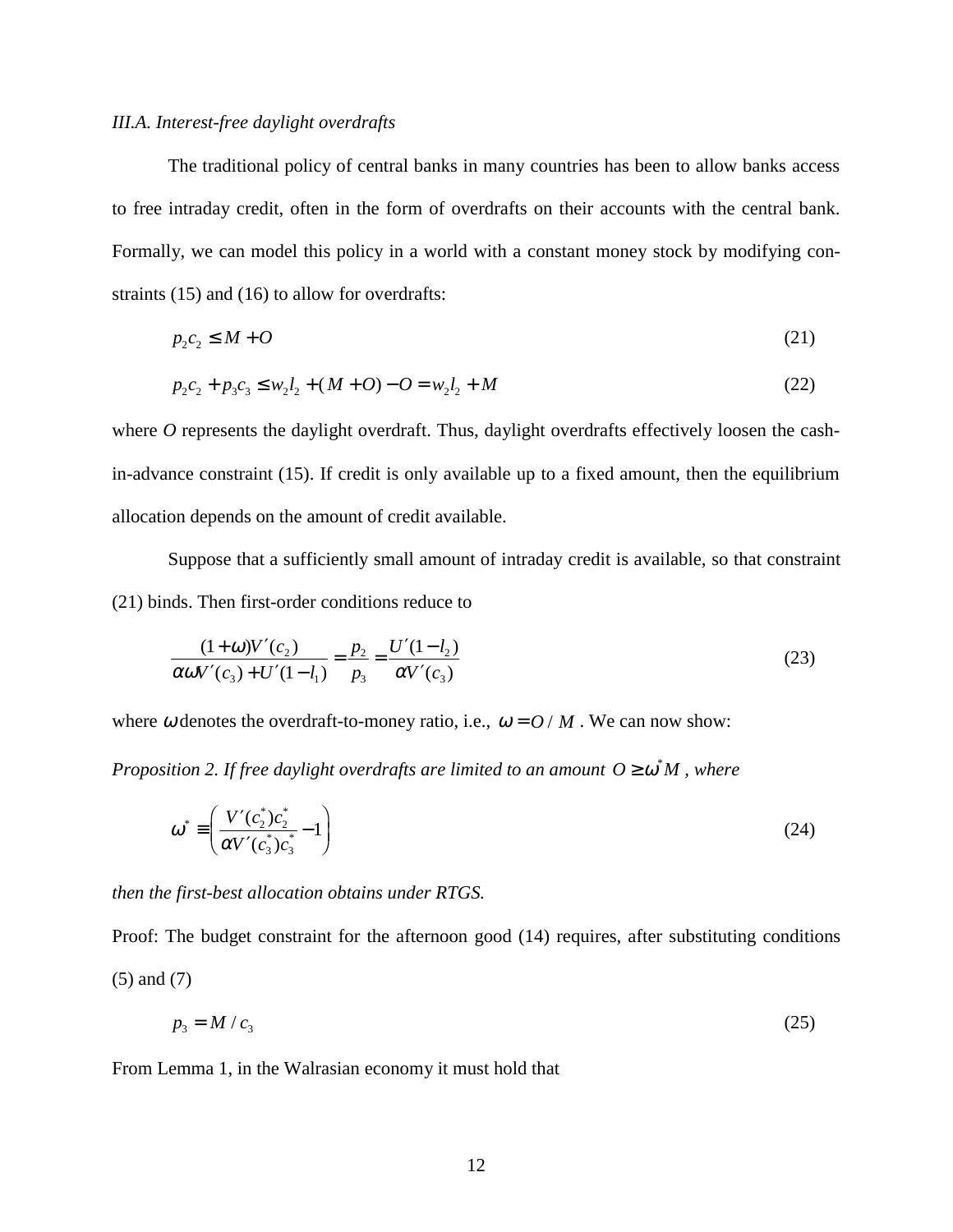$$
p_2 / p_3 = V'(c_2^*) / \alpha V'(c_3^*)
$$
\n(26)

Hence, if the first-best outcome is feasible, then it must be the case that purchases of  $c_2^*$  can be financed by daylight overdrafts. This requires, from budget constraint (21)

$$
p_2 c_2^* = \frac{p_2}{p_3} (p_3 c_2^*) = \left(\frac{V'(c_2^*)}{\alpha V'(c_3^*)}\right) \left(\frac{Mc_2^*}{c_3^*}\right) = \left(\frac{V'(c_2^*)c_2^*}{\alpha V'(c_3^*)c_3^*}\right) M \le M + O \tag{27}
$$

which is equivalent to  $(1 + \omega^*)O \le (1 + \omega)O$ , which is evidently satisfied for  $\omega \le \omega^*$ . Hence the first-best outcome is feasible for  $\omega = \omega^*$ . It is then straightforward to show that first-order conditions (23) are satisfied for  $(c_2, c_3) = (c_2^*, c_3^*)$ , when  $\omega = \omega^*$  and the relative price of morning goods is given by (26).

Q.E.D.

Thus, free intraday credit allows payment system participants to overcome the credit constraints imposed by RTGS, by allowing them to borrow central bank funds against anticipated payment inflows. In real-world payment systems such flows can be uncertain, however, so granting intraday credit could expose a central bank to unacceptable levels of credit risk.

### **IV. Collateralized Intraday Credit**

One means by which a central bank could limit its intraday exposure would be to require collateral in return for access to daylight credit. Below, we analyze policies of this type, where intraday credit is collateralized by government bonds.<sup>8</sup>

We introduce bonds via a standard government budget constraint. Let  $B_t$  denote the nominal stock of government bonds as of the afternoon of *day* (not period) *t.* For analytical convenience, the entire government debt consists of bonds with a maturity of one day. Bonds may be purchased during the afternoon and mature the following afternoon. Although bonds bear inter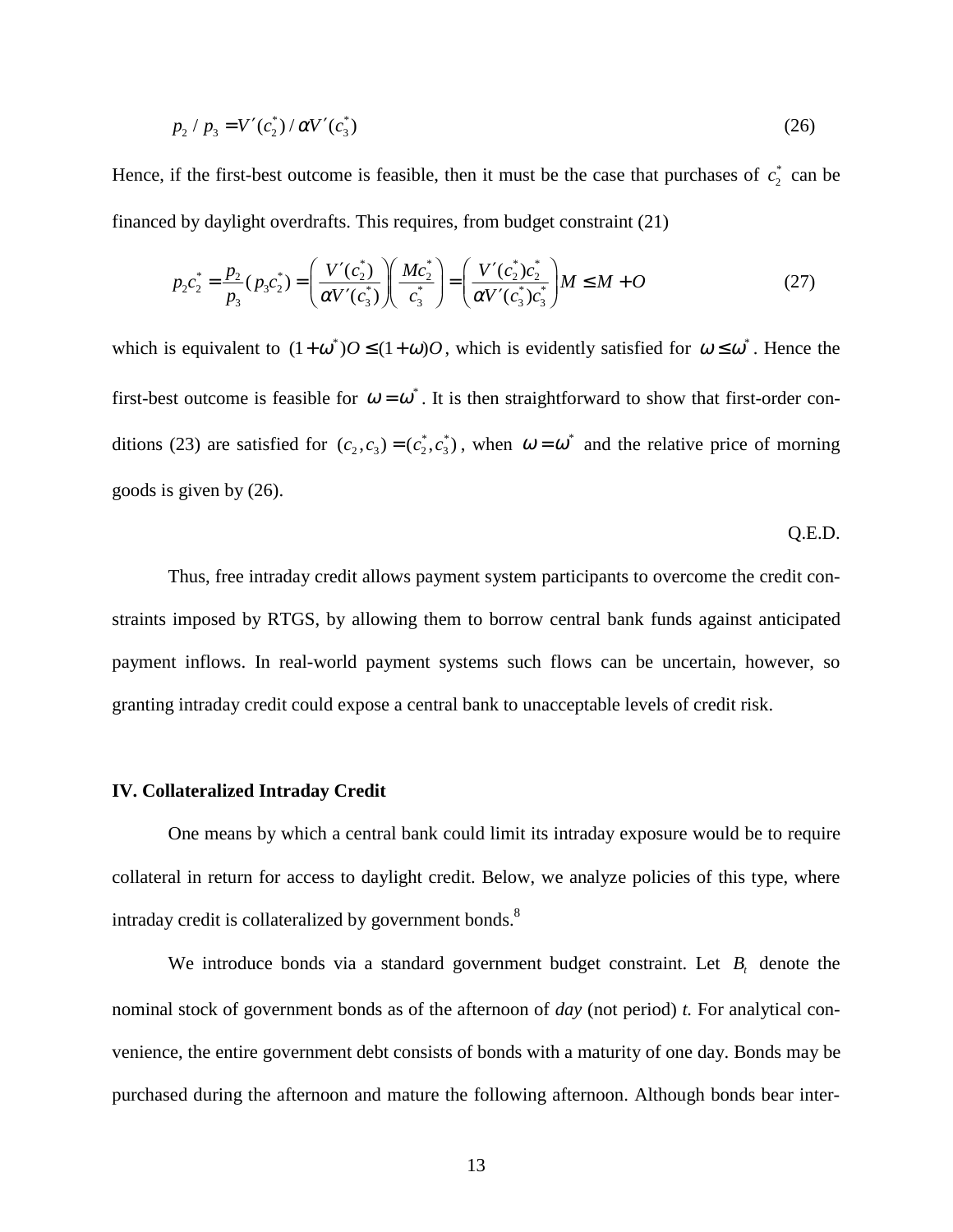est, they do not necessarily dominate money as they cannot be used as a settlement medium before maturity.<sup>9</sup>

The government inherits an initial stock of government debt  $B_t$ , and pays this off via money creation. For simplicity, we assume that the government has no current expenditures or any other source of revenue, and that the central bank inflates the money stock at a constant rate  $\mu$  per day. Letting *i* denote the nominal interest rate, the government budget constraint is given by

$$
B_t = (1+i)B_{t-1} - (M_t - M_{t-1})
$$
\n(28)

Solving (28) forward reveals that the government's budget is balanced in a present-value sense as long as

$$
\beta = \frac{\mu}{i - \mu} \tag{29}
$$

where  $\beta$  represents the steady-state ratio of debt to money *B/M*. We require that  $\beta > 0$ , meaning that the government is indebted to the private sector and not vice versa.<sup>10</sup>

# *IV.A. Full collateralization*

Suppose now that agents can run intraday overdrafts on their reserve accounts, but that each agent's overdraft is fully collateralized by his bond holdings. Formally, we require  $O \le \kappa(1+i)B$ , where  $\kappa \in [0,1)$  is a policy parameter that is set by the central bank. Under such a policy, an agent's budget set is constrained as

$$
M + B \le w_1 l_1 \tag{30}
$$

$$
p_2 c_2 \le M + O \tag{31}
$$

 $p_2 c_2 + p_3 c_3 \leq w_2 l_2 + M + (1 + i) B$  (32)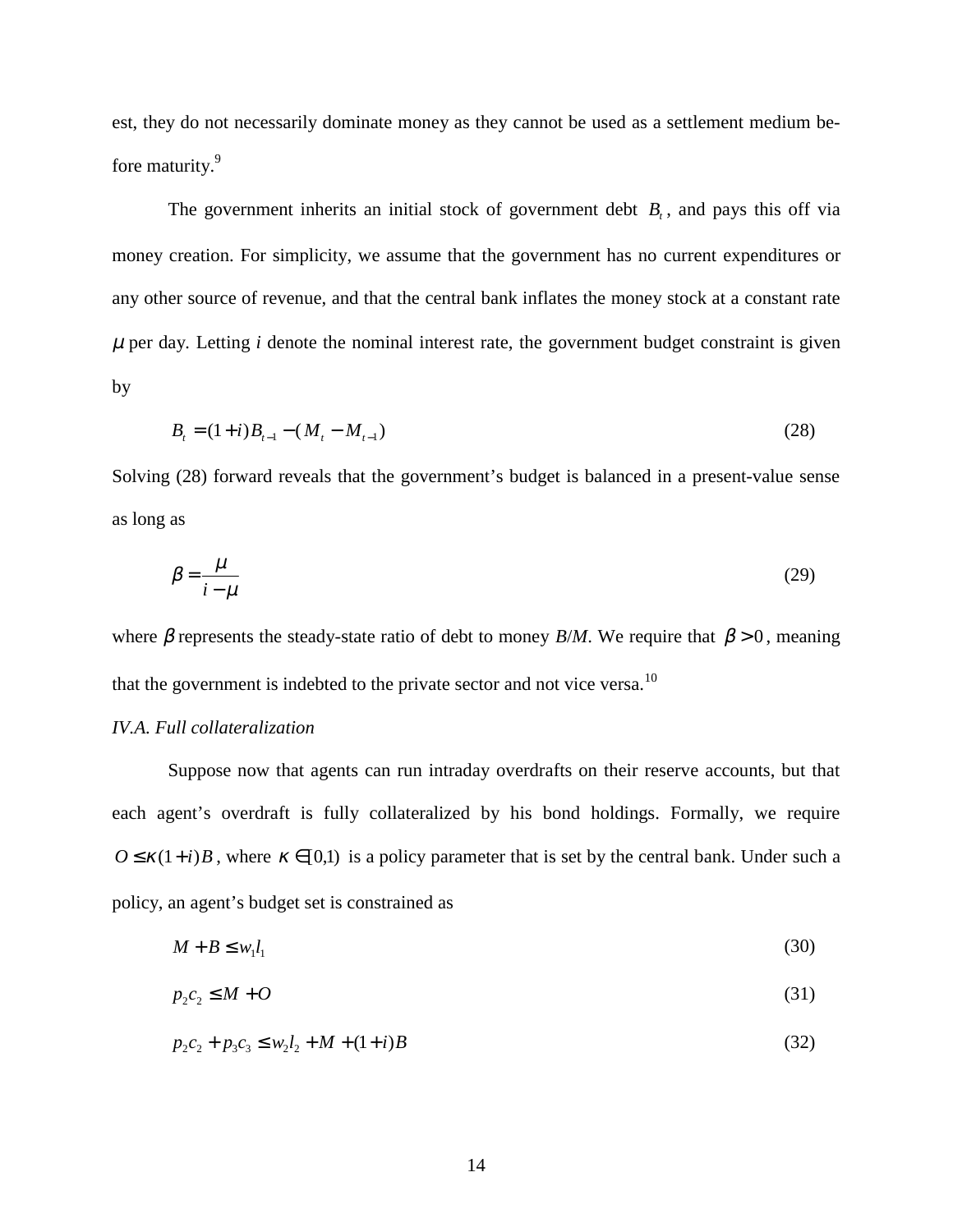In the absence of a legal reserve requirement  $\kappa(1+i)$  must be less than unity (i.e., the central bank must impose a "haircut" on posted collateral) in order for money not to be dominated by bonds.11 Under full collateralization, it is straightforward to show:

*Proposition 3. Suppose the clearinghouse operates under RTGS, with intraday credit available on a fully collateralized basis with*  $0 \lt K(1+i) \lt 1$ . Then any steady-state equilibrium allocation *must be inefficient.*

Proof: Constraint (31), together with the collateral requirement, implies

$$
p_2 c_2 \le M + \kappa (1+i)B < M + (1+i)B
$$
\n(33)

In steady state, the daily rate of increase in prices and in the stock of outside assets is given by the inflation rate  $\mu$ . Hence

$$
M + (1+i)B = (1+\mu)(M+B)
$$
\n(34)

which from (33) and (30) implies

$$
p_2 c_2 < M + B \le w_1 l_1 \tag{35}
$$

As in the proof of Proposition 1, this in turn implies

$$
p_2c_2 < p_3c_3 \tag{36}
$$

The proposition follows since absence of arbitrage requires  $p_2 \geq p_3$  and efficiency requires  $c_2 > c_3$ .

$$
Q.E.D.
$$

Proposition 3 shows that an RTGS regime of overdrafts with full collateralization causes agents to face much the same difficulty as under RTGS without overdrafts. That is, agents are credit constrained because they are unable to obtain full credit against anticipated inflows of funds. Hence, a regime of RTGS with fully collateralized overdrafts results in an inefficient allocation.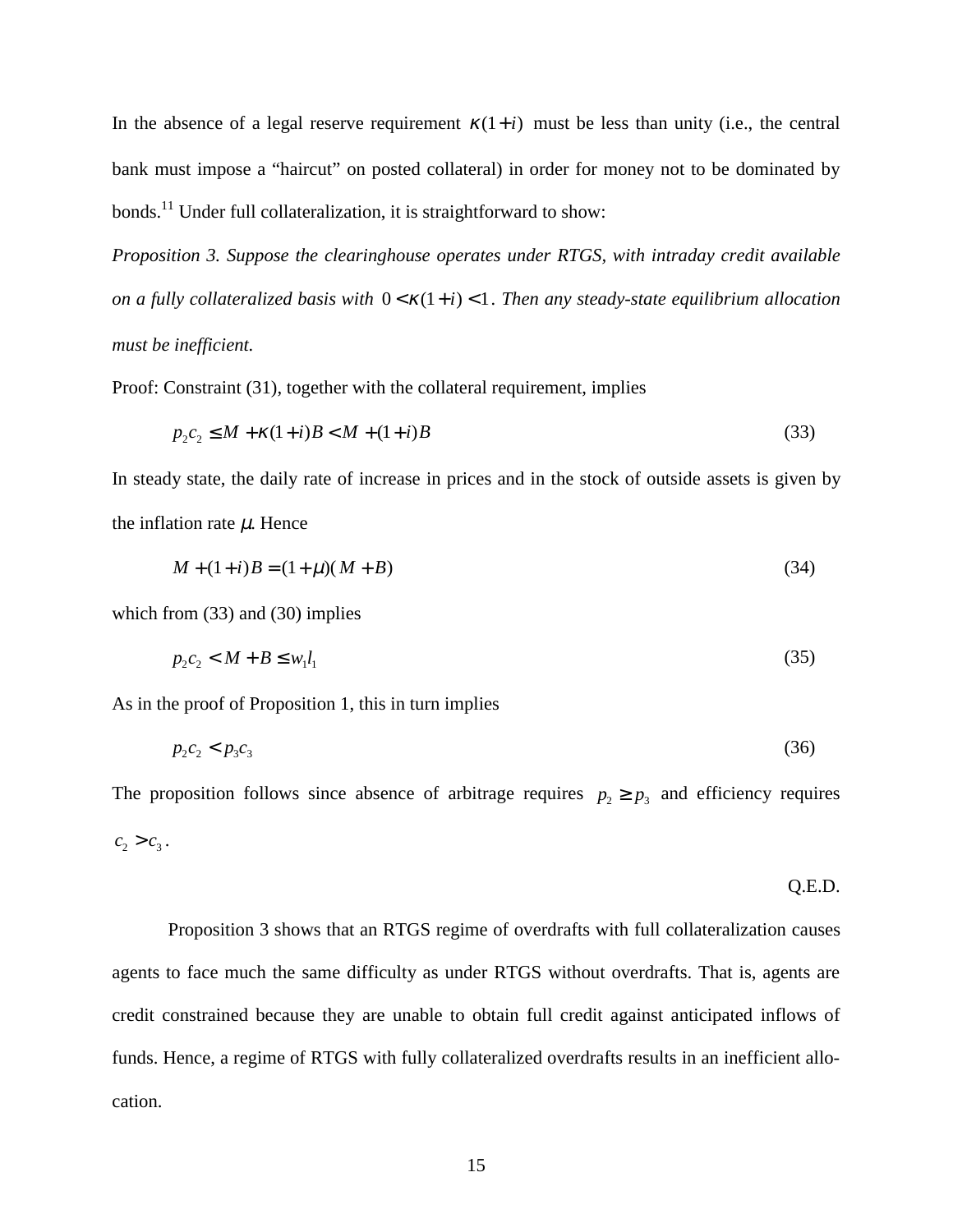In policy discussions, the costs of collateralized intraday credit are often associated with the opportunity costs of holding government bonds as opposed to other types of assets.<sup>12</sup> Proposition 3 shows that such opportunity costs need not exist in order for a full collateralization requirement to impose costs.

Finally, we note that the "haircut" imposed by the central bank on bonds posted as collateral for overdrafts may be expressed in percentage terms as a  $100(\kappa^{-1} - 1)$  percent haircut on the face value of the collateral. The requirement that  $\kappa(1+i)$  be less than unity is equivalent to a requirement that the haircut percentage be greater than the overnight nominal interest rate *i*. Since agents are credit-constrained for all fractional values of  $\kappa > i$ , an efficient allocation would not occur even in the limiting case.

#### *IV.B. Partial collateralization*

We now consider a regime in which intraday credit is only partially collateralized. That is, the central bank is willing allow overdrafts of reserve accounts up to some multiple of bonds deposited with the central bank. Formally, this is done by allowing the parameter  $\kappa$  to exceed unity. In this case, money is dominated by bonds, so that agents must be required to hold money in order for the price level to be determinate. To this end, we impose a legal reserve requirement, which forces all agents to hold money in a fixed ratio to their bond holdings. Present-value budget balance requires that in steady state, the required reserve ratio equal the initial ratio of money to bonds, i.e.,  $1/\beta$ . The reserve requirement can be written as an additional (binding) constraint on the agent's budget set, i.e.,

$$
B = \beta M \tag{37}
$$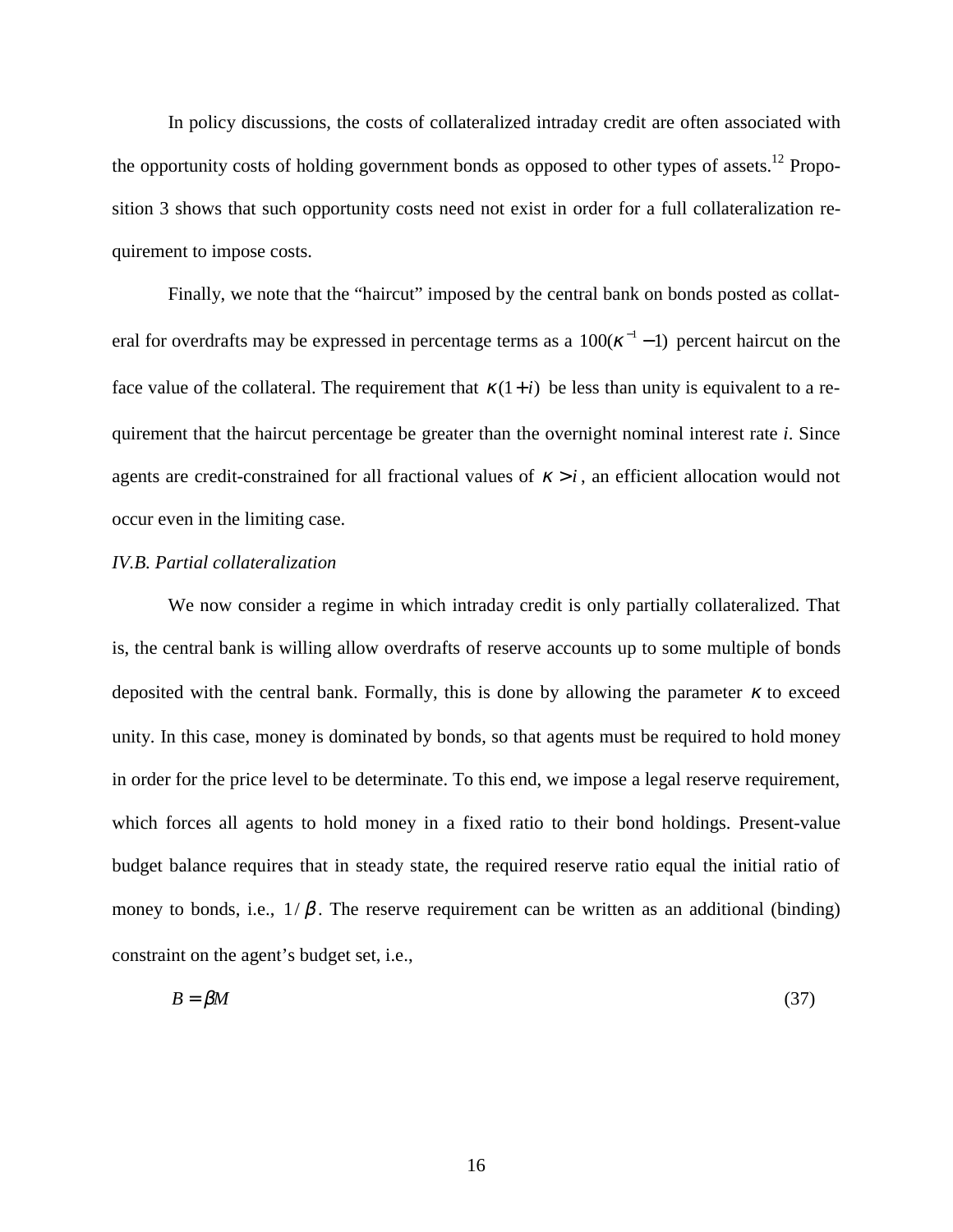Thus, under partial collateralization, agents seek to maximize their utility (1), subject to budget constraints (30)-(32) and reserve requirement (37). This is really the same problem as in Section III.A. above. To see this define  $M = (1 + \beta)M = M + B$  and rewrite (30)-(32) as

$$
M + B \le w_1 l_1 \Leftrightarrow \underline{M} \le w_1 l
$$
\n
$$
p_2 c_2 \le M + O = (1 + \mu)(1 + \beta)M + (1 + \mu)Q
$$
\n
$$
\Leftrightarrow
$$
\n
$$
p_2 c_2 \le \underline{M} + \underline{O}
$$
\n
$$
p_2 c_2 + p_3 c_3 \le w_2 l_2 + (1 + \mu)(1 + \beta)M
$$
\n
$$
\Leftrightarrow
$$
\n
$$
p_2 c_2 + p_3 c_3 \le w_2 l_2 + \underline{M}
$$
\n(40)

where the transformed overdraft  $Q = (O - (1 + i)B)/(1 + \mu)$  and is subject to the collateral constraint

$$
O \le \kappa(1+i)B \Leftrightarrow \underline{O} \le \frac{(\kappa-1)(1+i)\beta}{(1+\mu)(1+\beta)}\underline{M}
$$
\n(41)

By choosing the right combination of limits on intraday credit  $\kappa$  and monetary policy  $\mu$ , the central bank can ensure the first-best outcome.

*Proposition 4. Under RTGS with partial collateralization, the first-best outcome obtains if the central bank sets the inflation rate* µ *and the collateralization requirement* κ *to satisfy*

$$
\kappa \ge 1 + \frac{(1+\beta)(1+\mu)\omega^*}{\beta + (1+\beta)\mu} > 1
$$
\n(42)

where  $\omega^*$  is given in (24).

Proof: Constraints (38)-(40) clearly match up with (14), (21), and (22), so the agents' problem is the same as analyzed in Section III.A. From Proposition 2, the first-best allocation obtains when  $(\underline{M} + \underline{O})/\underline{M} \ge 1 + \omega^*$ . From (41), this occurs when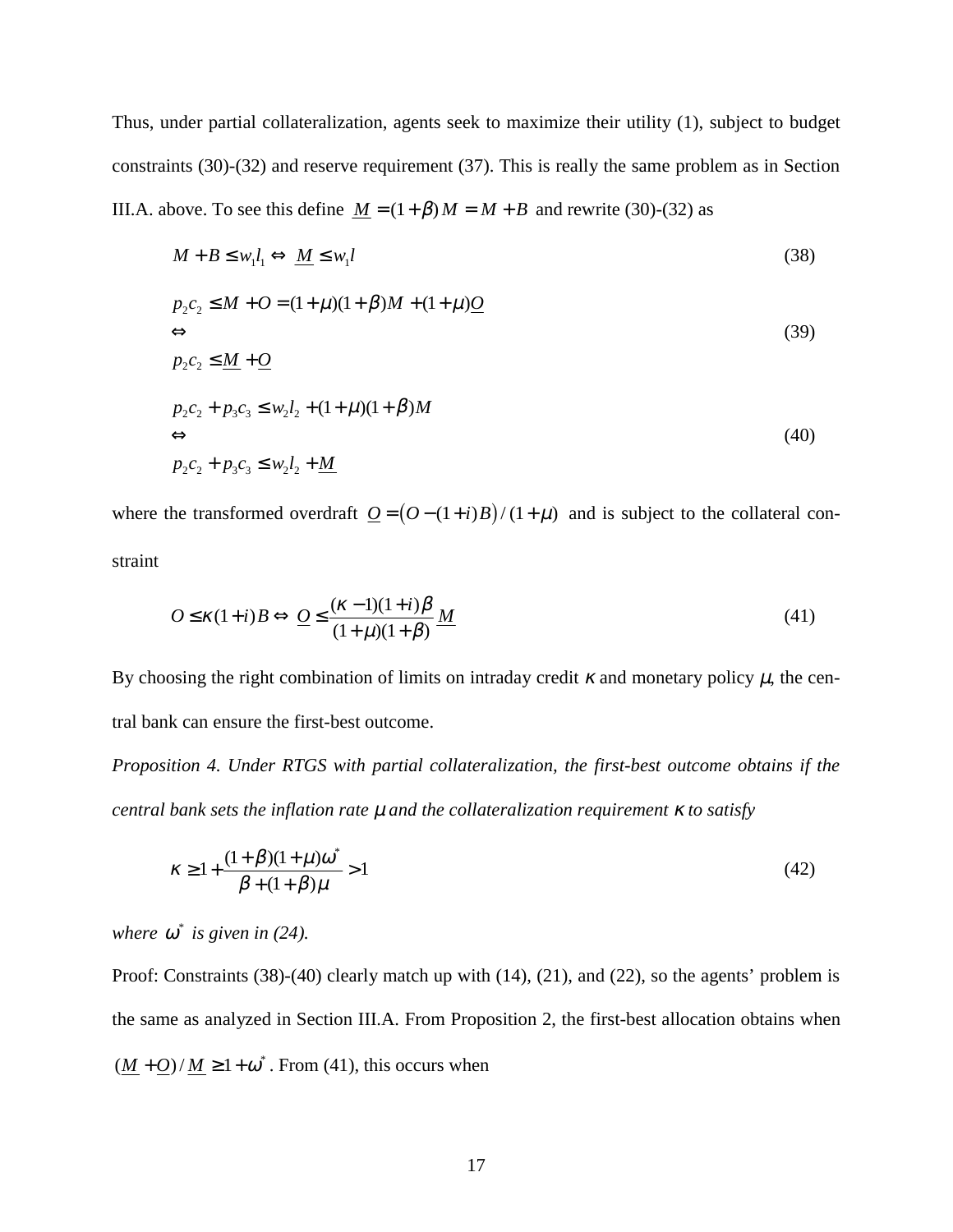$$
\frac{(\kappa - 1)(1+i)\beta}{(1+\beta)(1+\mu)} \ge \omega^* \tag{43}
$$

Q.E.D.

Substituting the budget-balance condition (29) in (43) and solving for  $\kappa$  yields (42).

Proposition 4 shows that partial collateralization of intraday credit is compatible with efficiency. Attainment of the first-best outcome requires coordination in the setting of intraday credit policy (i.e., in the setting of collateral requirements) and the setting of more traditional "overnight" policies (i.e., the legal reserve requirement and the growth rate of the money stock). Condition (42) can be expressed in terms of the nominal interest rate *i* to yield

$$
\kappa \ge 1 + \left(\frac{1}{\beta(1+i)} + 1\right)\omega^* \tag{44}
$$

According to (44), efficiency requires a more generous collateralization requirement (a higher  $\kappa$ ) for lower levels of the nominal interest rate and for lower levels of government debt.

At first glance, Proposition (4) might appear to offer the central bank a "free lunch." That is, a partial collateralization requirement satisfying (42) appears to offer the central bank an opportunity to reduce its exposure to payment system participants without simultaneously imposing liquidity costs. This cannot be the case, however, since the real value of the intraday credit extended, i.e., the value of the agent's morning consumption minus the value of his earnings from the previous afternoon, is the same in Proposition 4 as in Proposition 2. Partial collateralization does offer the central bank an additional amount of flexibility, i.e., if the central banker chooses a collateral requirement  $\kappa$  greater than unity but not satisfying (42), the welfare loss is reduced, relative to full collateralization, while the exposure of the central bank is reduced, relative to a policy of free daylight overdrafts.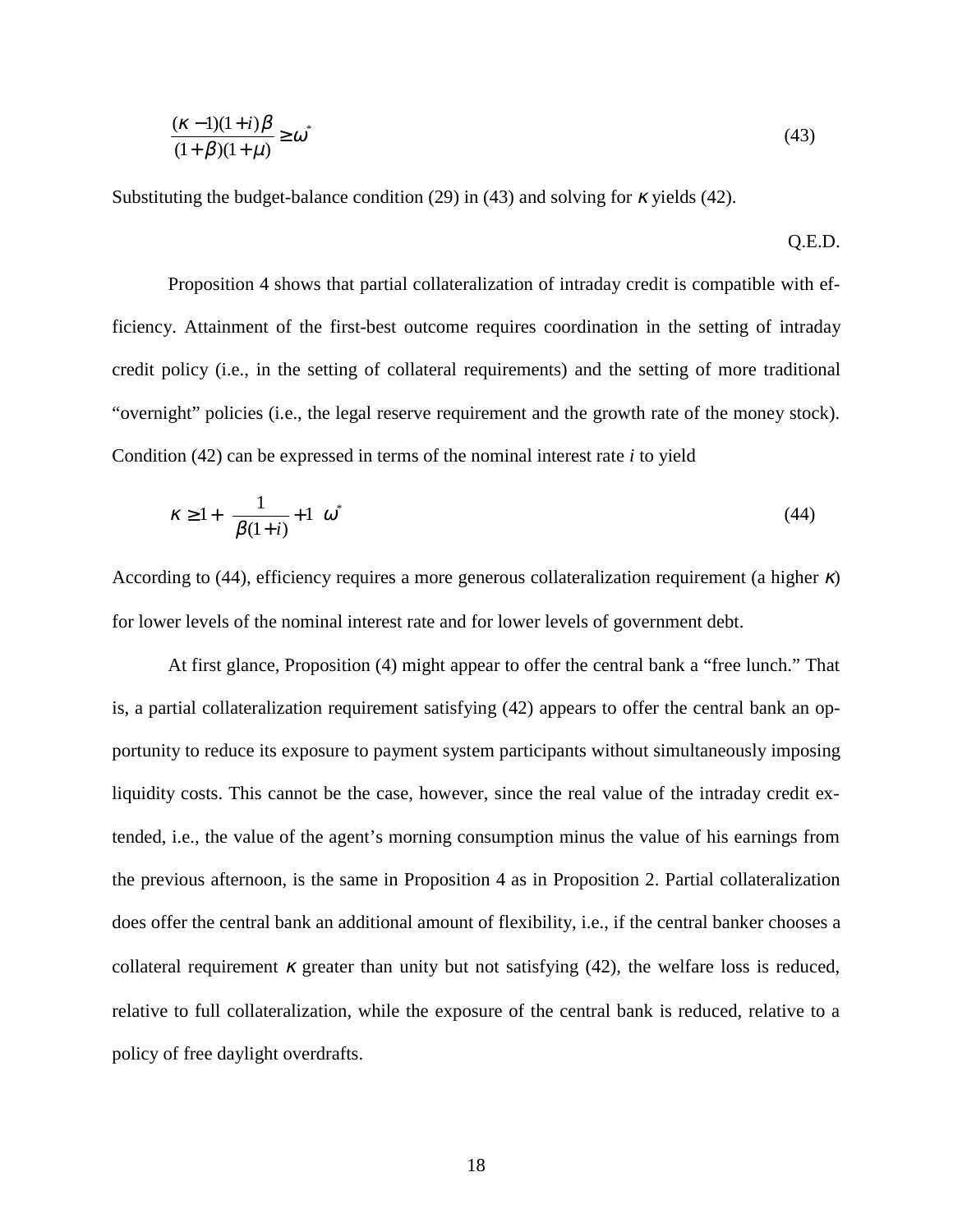### **V. Paying Interest on Central Bank Funds Held Overnight**

Another possible policy response to the liquidity problems posed by RTGS would be for the central bank to augment agents' nominal income by paying interest on reserves held overnight. Suppose the central bank denies payment system participants access to intraday credit, but is willing to pay an interest rate *i* on central bank funds held overnight. To maintain the distinction between money and bonds in the absence of a reserve requirement, *i* would have to be less than the market rate on government debt  $i^{3}$  Interest payments on bonds and money are financed by money creation, so that government budget constraint (28) is replaced by

$$
B_{t} = (1+i)B_{t-1} - (M_{t} - (1+i)M_{t-1})
$$
\n(45)

Steady-state budget balance requires that  $\mu > i$  and that the bonds-to-money ratio be given by

$$
\beta = \frac{\mu - i}{i - \mu} \tag{46}
$$

In this case, budget constraint (14) is replaced by (30) and constraints (31)-(32) become:

$$
p_2 c_2 \le (1 + \underline{i}) M \tag{47}
$$

$$
p_2c_2 + p_3c_3 \le w_2l_2 + (1+i)M + (1+i)B \tag{48}
$$

Formally, we can show:

*Proposition 5. If the central bank pays an interest rate on reserves less than the inflation rate, then under RTGS without intraday credit the resulting equilibrium allocation must be inefficient.* Proof: Follows exactly the steps in the proof of Proposition 3, and is omitted.

Current U.S. policy does not allow for payment of interest on reserves. By making aggressive use of "sweeps" technology, however, banks have been able to substitute funds in interest-bearing Fed clearing accounts for funds in non-interest-bearing reserve accounts.<sup>14</sup> The effect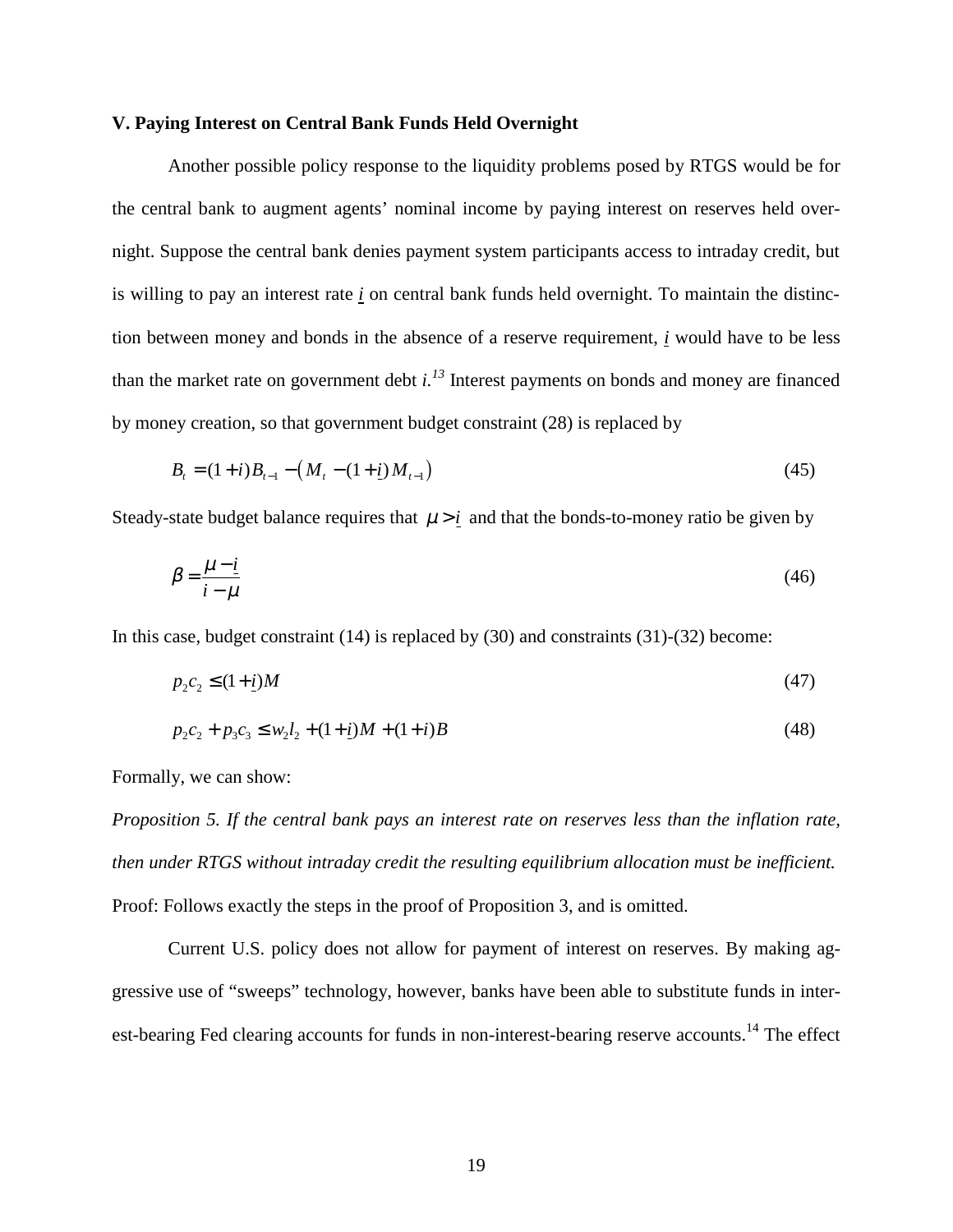has been "as if" these banks had received interest on part of their reserve accounts. Proposition 5 shows that such changes cannot completely undo the effects of intraday liquidity constraints.

### **VI. Charging Interest on Daylight Overdrafts**

In the U.S., efforts to limit the Fed's intraday credit exposure have emphasized charging an administered interest rate (or "fees") for daylight overdrafts rather than collateralization.<sup>15</sup> In this section we consider the effects of such policies. Suppose that the central bank charges an interest rate of  $\tau$  or fees of  $\tau$ *O* on morning overdrafts of *O*, and that the fees incurred on a given day are payable by the close of business (in the afternoon). Under such a regime, budget constraints for the agent's problem are given by equation (30), together with the constraints

$$
p_2 c_2 \le M + O \tag{49}
$$

$$
p_2c_2 + p_3c_3 \le w_2l_2 + M + (1+i)B - \tau O \tag{50}
$$

We will analyze the case where the interest rate on intraday overdrafts does not exceed the nominal interest rate on bonds, and where the legal reserve requirement (37) is in force. Note that if the interest rate on intraday overdrafts exceeds the interest rate on bonds, then overdrafts will never be used, since using overdrafts would be dominated by holding additional money balances. In practice, the interest rate on overdrafts (currently 27 basis points at an annual rate in the U.S.) is well below the interest rate on bonds. In the model, such a situation would cause money to be dominated by bonds in the absence of a legal reserve requirement.

Interest paid on daylight overdrafts is used to pay off the government debt. The appropriate steady-state budget balance condition becomes

$$
\beta = \frac{\mu M + \tau O}{(i - \mu) M} \tag{51}
$$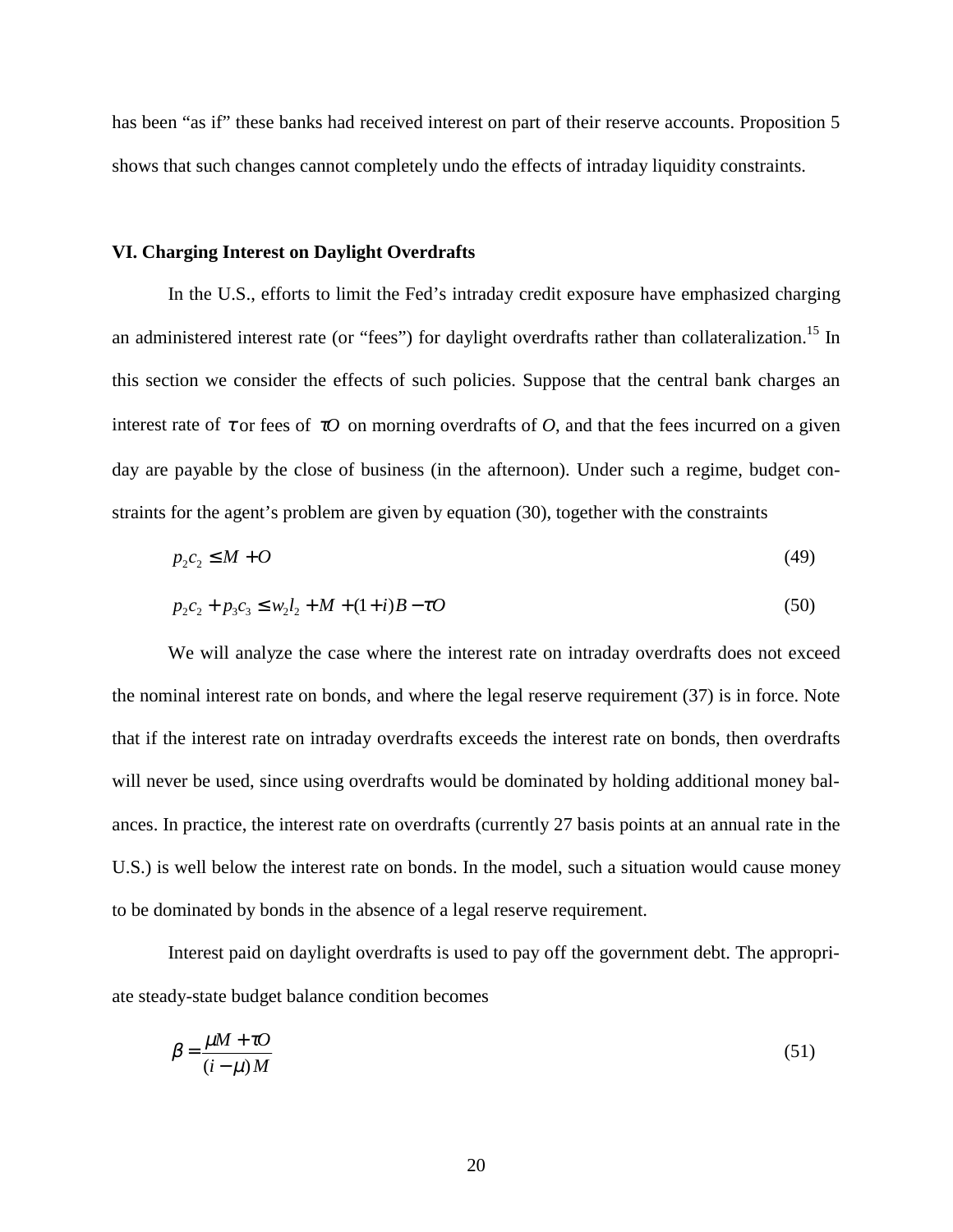If there is no intraday storage in equilibrium, so that  $p_2 > p_3$ , then first-order conditions reduce to (in the case of positive overdrafts)

$$
\frac{U'(1 - l_2)}{\alpha V'(c_3)} = \frac{p_2}{p_3} \tag{52}
$$

$$
\frac{V'(c_2)}{U'(1-l_2)} = (1+\tau)
$$
\n(53)

$$
\frac{U'(1 - l_1)}{\alpha V'(c_3)} = \left(1 + \frac{(1 + \omega)\tau}{(1 + \beta)(1 + \mu)}\right)
$$
\n(54)

From (54) it is clear that for each intraday interest rate  $\tau$  there are a large number of possible equilibria, each indexed by the overdraft-to-money ratio  $\omega$ . We can also show:

*Proposition 6. Suppose that RTGS is in effect and that the central bank makes intraday credit freely available at a fixed interest rate*  $τ > 0$ . *Then the resulting equilibrium allocation is inefficient, but approaches the efficient allocation as*  $\tau \downarrow 0$ .

Proof: If  $p_2 = p_3$  in equilibrium, then by Lemma 1 this is inconsistent with the first-best allocation. So suppose that  $p_2 > p_3$ . In this case, comparing (53) and (54) with (8) yields  $c_2 < c_2^*$  and  $c_3 > c_3^*$  for positive  $\tau$ . Driving  $\tau \downarrow 0$  causes (53) and (54) to approach (8).

Q.E.D.

Thus, the first-best allocation is unattainable under a policy of charging fees on daylight credit, but is approximately attainable for small values of the intraday interest rate. Of course, as the interest rate decreases, the central bank's exposure is likely to increase.<sup>16</sup>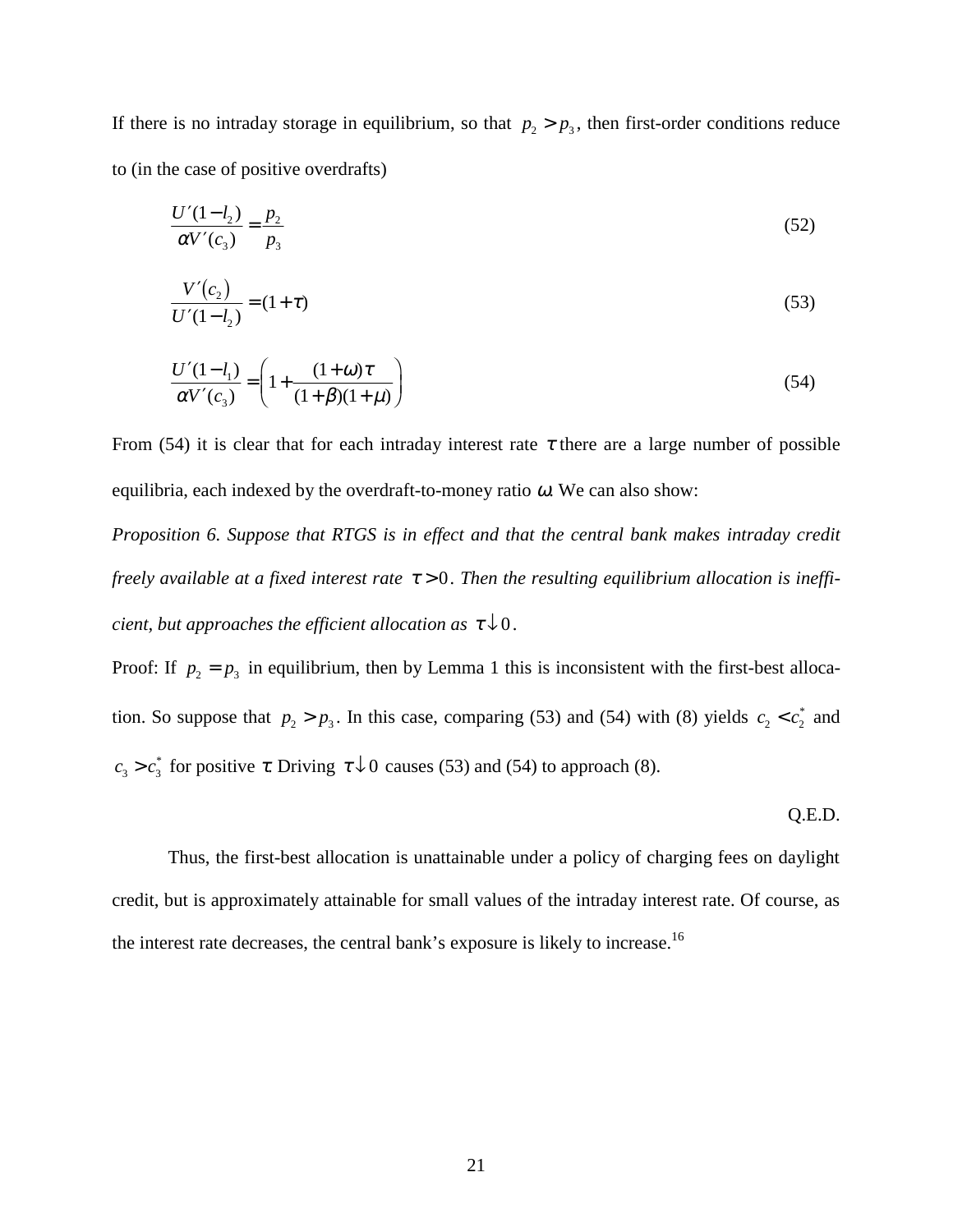### **VII. Conclusions**

Above, we have presented a general equilibrium model of a payment system that operates under real-time gross settlement, in which the liquidity constraints imposed by RTGS result in settlement delays. Under "pure" RTGS, the resulting equilibrium allocation is inefficient, even though there is no uncertainty and no gridlock associated with settlement (Proposition 1). Instead, the inefficiency of RTGS stems from its implicit credit constraints. Granting payment system participants access to intraday credit from the central bank eases the effects of these credit constraints (Proposition 2), but may also result in unacceptably large intraday exposures on the part of the central bank.

Policy responses to this problem have generally stressed either (1) full collateralization of overdraft positions, or (2) charging interest on daylight credit. The analysis above suggests that while there is some merit in both types of policies, both are also flawed along some dimension. Allowing intraday credit only under full collateralization eliminates the daylight exposure of the central bank, and but cannot completely eliminate the effects of liquidity constraints imposed by RTGS (Proposition 3). Likewise, a policy of paying interest on reserves cannot undo these liquidity constraints (Proposition 5). Interest rates on daylight overdrafts can be adjusted to improve efficiency, but will simultaneously affect the central bank's intraday exposure (Proposition 6).

Our analysis does point to an approach that merits further investigation. A policy of partial collateralization of intraday credit, which when combined with the "right" choice of monetary policy, can allow a central bank to trade off the effects of liquidity constraints against intraday exposure (Proposition 4). Partial collateralization has been an important component of cen-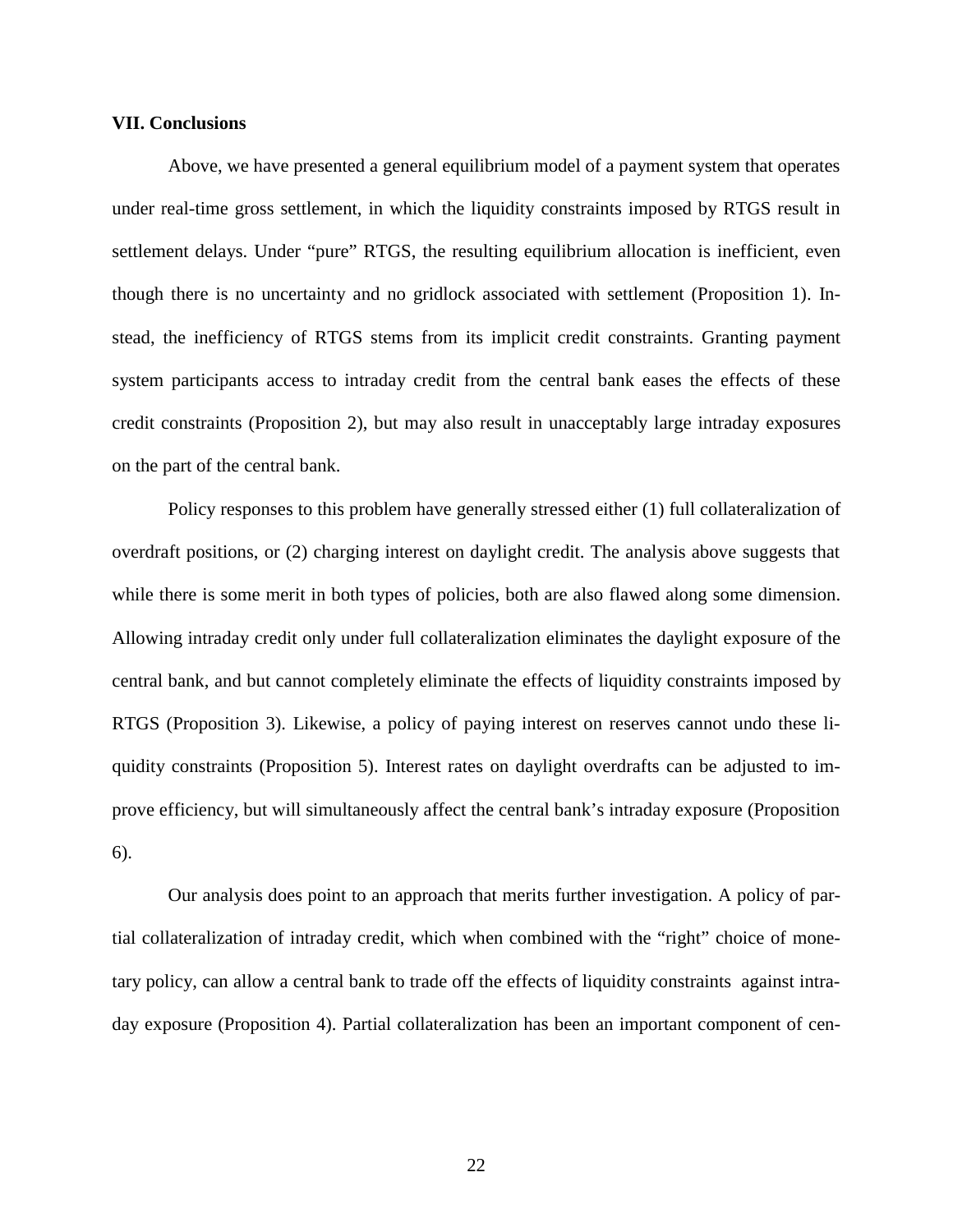tral banks' regulation of payment networks that settle on a net basis, but has not been extensively discussed in reference to RTGS systems.<sup>17</sup>

These conclusions are obviously tentative, since the analysis above abstracts from a number of important aspects of real-world payment systems. For example, uncertainty regarding payment flows and greater heterogeneity of payment system participants could work against the effectiveness of collateral requirements, unless these could be adjusted dynamically to match market conditions. On the other hand, the presence of credit risk and moral hazard might work against a system based on charging intraday interest, since relatively unfettered access to central bank credit could have negative incentive effects. The presence of other distorting taxes (i.e., other than the inflation tax on overnight central bank funds) might argue for higher intraday rates. Finally, the welfare calculations would be considerably complicated if intraday credit were also available over private payment networks.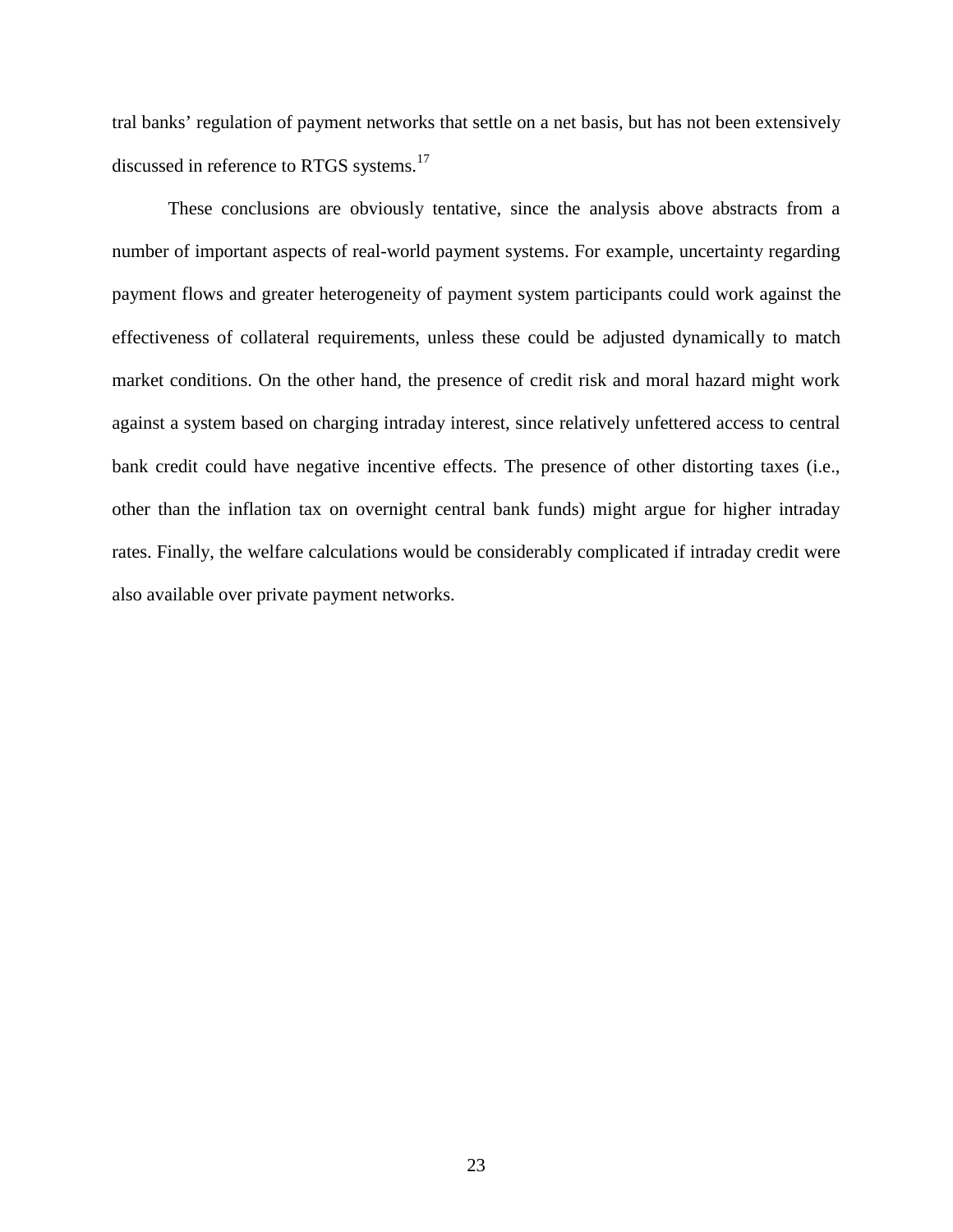# **Appendix: General Characterization of Efficient Allocations**

In general, any sequence of productions and consumptions

$$
\left\{ (l_{1i}, l_{2i}, c_{2i}, c_{3i}) \right\}_{i=1,2,3,\dots}
$$
 (54)

(where *i* refers to the generation) is efficient if it has the following properties:

$$
l_{1i} = 0 \tag{55}
$$

and for all *i*

$$
U'(1 - l_{2i}) = V'(c_{2i})
$$
\n(56)

$$
l_{2i} \ge c_{2i} \text{ and } V'(c_{2i}) \ge \alpha V'(c_{3i})
$$
\n<sup>(57)</sup>

$$
l_{1i+1} + l_{2i} = c_{2i} + c_{3i} \tag{58}
$$

To each efficient allocation corresponds a sequence of prices  $\{(w_{1i}, w_{2i}, p_{2i}, p_{3i})\}$ 

$$
w_{2i} = p_{2i} \tag{59}
$$

$$
l_{2i} \ge c_{2i} \text{ and } p_{2i} \ge p_{3i} \tag{60}
$$

(with complementary slackness)

$$
l_{1i} + l_{2i} = c_{2i} + c_{3i} \tag{61}
$$

In the general case, the condition guaranteeing that  $l_{2i} = c_{2i}$  is binding is now more complicated, since it involves the relative welfare weights placed on the consecutive generations. However, the basic message is unaffected.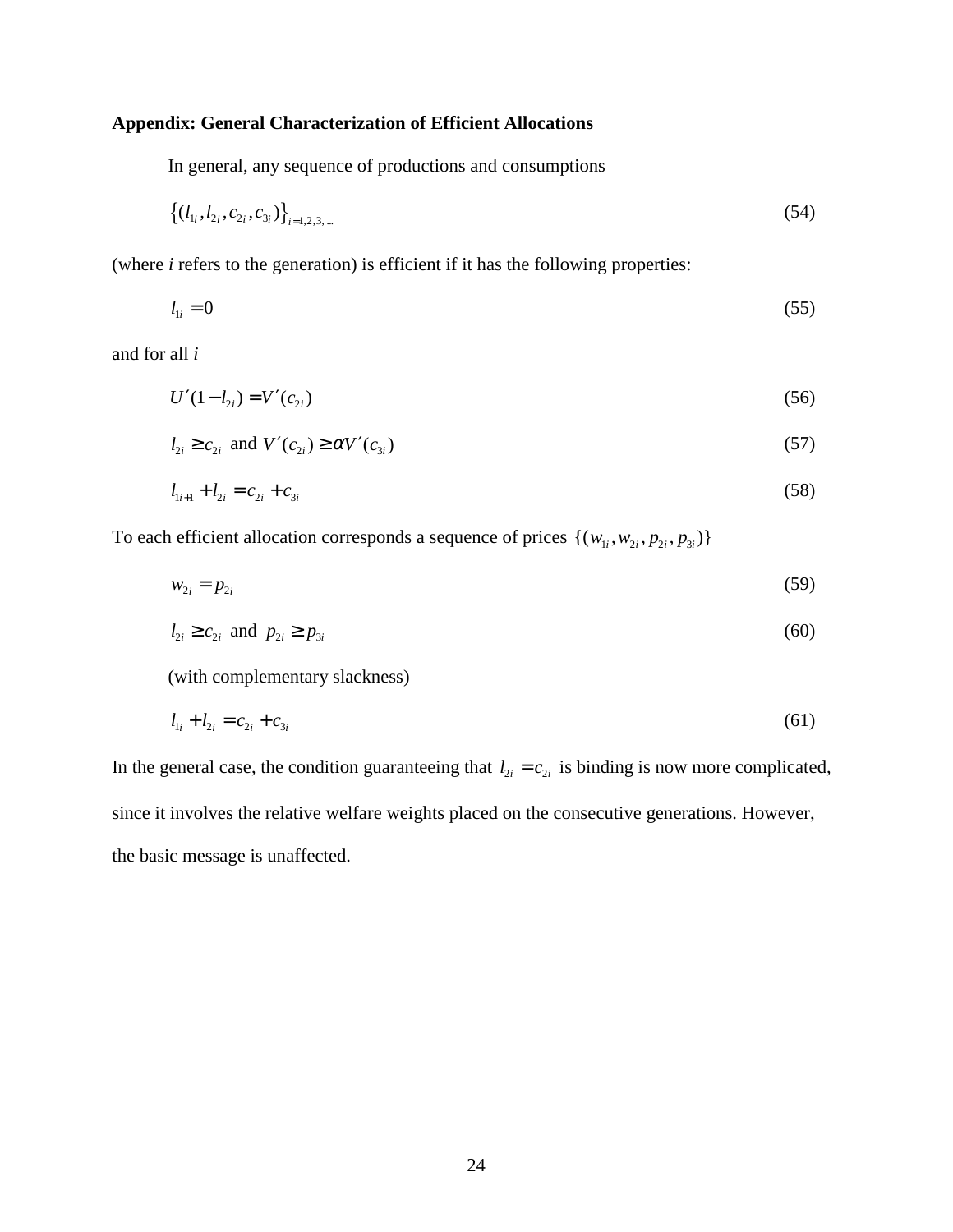#### **References**

- Angelini, P., 1998, "An Analysis of Competitive Externalities in Gross Settlement Systems." *Journal of Banking and Finance* 22: 1-18.
- Bank for International Settlements, 1990, *Report of the Committee on Interbank Netting Schemes of the Central Banks of the Group of Ten Countries*, Basle.
- Bank for International Settlements, 1993, *Payment Systems in the Group of Ten Countries*, Basel.
- Bank for International Settlements, 1997, *Real-Time Gross Settlement Systems*, Basle.
- Bank for International Settlements, 1998, *Statistics on Payment Systems in the Group of Ten Countries*, Basle.
- Bank of Japan. "The Framework for Restructuring the BOJ-NET Funds Transfer System." *Bank of Japan Quarterly Bulletin* (August, 1997): 101-4.
- Borio, Claude E.V. *The Implementation of Monetary Policy in Industrial Countries: A Survey.* Basel: Bank for International Settlements.
- Champ, B., B. Smith, and S. Williamson, 1996, "Currency Elasticity and Banking Panics: Theory and Evidence." *Canadian Journal of Economics* 29: 828-64.
- Emmons, W.R., 1997, "Recent Developments in Wholesale Payments Systems." Federal Reserve Bank of St. Louis *Review* 79 (November/December): 23-43.
- European Central Bank, 1998, *Third Progress Report on the TARGET Project*, Frankfurt.
- Evanoff, D.D., 1989, "Daylight overdrafts: Rationale and Risks." Federal Reserve Bank of Chicago *Economic Perspectives* 12: 18-29.
- Folkerts-Landau, D., P. Garber, and D. Schoenmaker, 1996, "The Reform of Wholesale Payment Systems and its Impact on Financial Markets." Group of Thirty, Occasional Paper 51.
- Freeman, S., 1996a, "Clearinghouse Banks and Banknote Over-Issue." *Journal of Monetary Economics* 38: 101-15.
- Freeman, S., 1996b, "The Payments System, Liquidity, and Rediscounting." *American Economic Review* 86: 1126-38.
- Freeman, S., 1999, "Rediscounting under Aggregate Risk." *Journal of Monetary Economics* 43: 197-216*.*
- Furfine, C. and Stehm, C., 1998, "Analyzing Alternative Intraday Credit Policies in Real-Time Gross Settlement Systems." *Journal of Money, Credit, and Banking*, forthcoming.
- Green, E., 1997, "Money and Debt in the Structure of Payments." Bank of Japan *Monetary and Economic Studies* 15: 63-87.
- Hancock, D., and J.A. Wilcox, 1996, "Intraday Management of Bank Reserves: The Effects of Caps and Fees on Daylight Overdrafts," *Journal of Money, Credit, and Banking* 28: 870- 908.
- Kahn, C.M. and W. Roberds, 1998, "Payment System Settlement and Bank Incentives." *Review of Financial Studies*, 11: 845-70*.*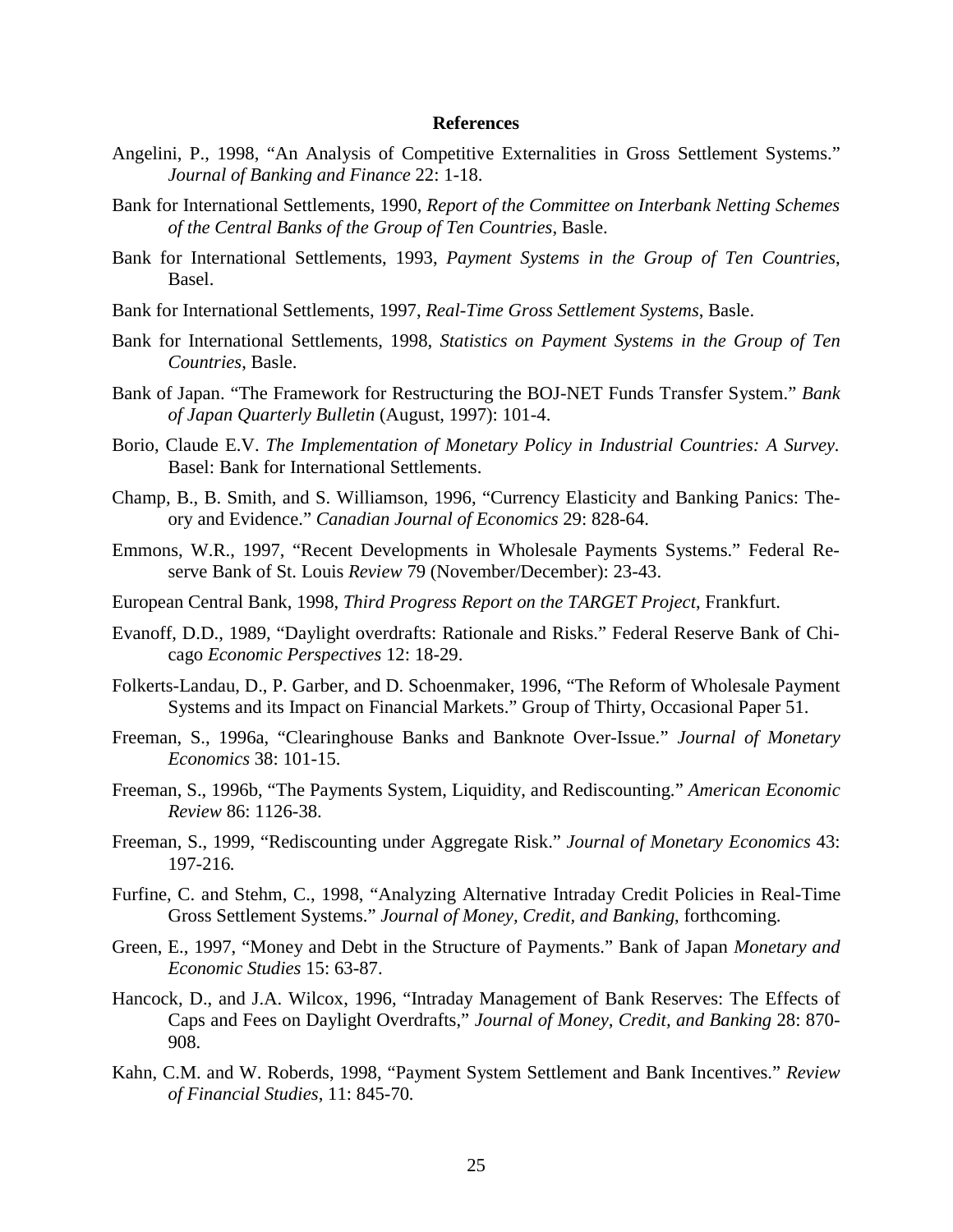- Kobayakawa, S., 1997, "The Comparative Analysis of Settlement Systems." Centre for Economic Policy Research Discussion Paper No. 1667.
- Kim, Y-S., 1997, "Liquidity, Interbank Market, and the Role of Central Bank." Unpublished manuscript, Victoria University of Wellington.
- Lacker, J.M., 1997, "Clearing, Settlement, and Monetary Policy." *Journal of Monetary Economics* 40: 347-81.
- Sargent, T.J. and N. Wallace, 1982, "The Real-Bills Doctrine versus the Quantity Theory: a Reconsideration." *Journal of Political Economy* 90: 1212-36.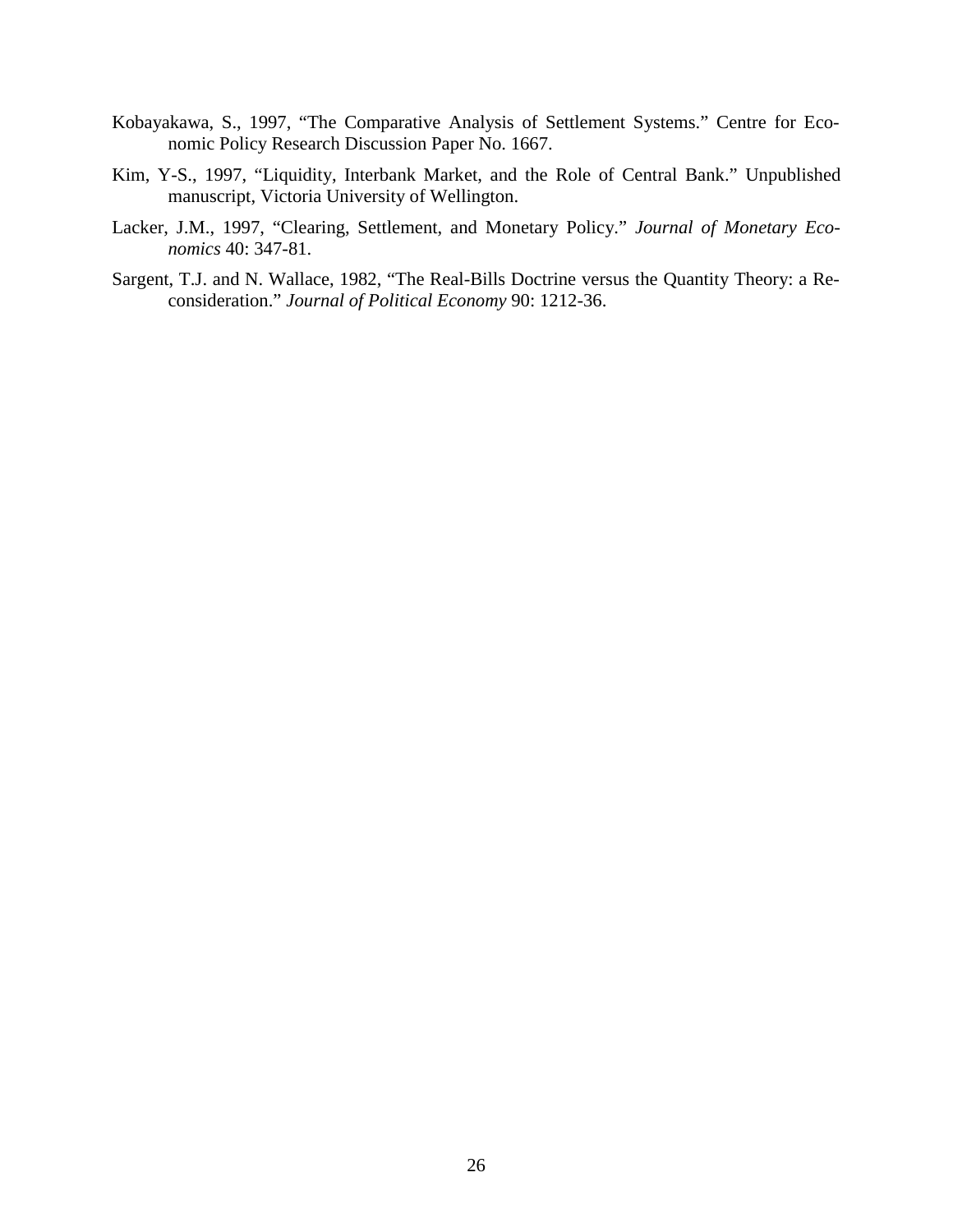Figure 1: Model Timing Figure 1: Model Timing

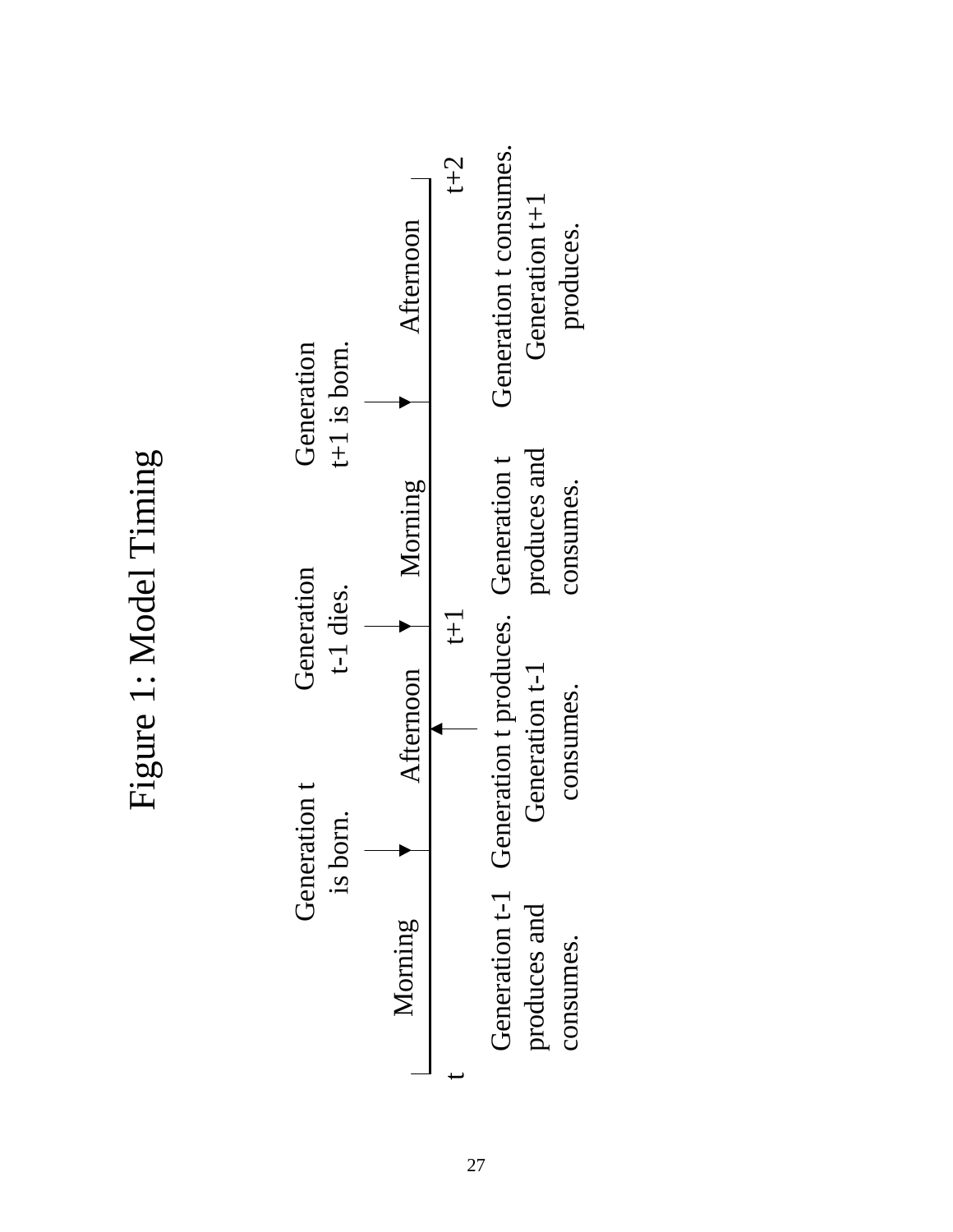## **Notes**

<sup>2</sup> See, e.g., Bank for International Settlements (1997), Folkerts-Landau et al. (1997), or Emmons (1997).

 $3$  See e.g., Evanoff (1989).

<sup>4</sup> Their model shares many features with that of Sargent and Wallace (1982).

 $<sup>5</sup>$  In addition to the papers discussed below, see Freeman (1996a, 1999) and Kim (1997).</sup>

<sup>6</sup> We follow Sargent and Wallace (1982) and Champ et al. (1996) in restricting our attention to steady states. The steady-state equilibrium allocation of the Walrasian economy corresponds to the solution of the social planner's problem in the "golden rule" case where every generation's welfare receives equal weight in the planner's objective. More general characterizations of efficient allocations are given in the Appendix.

 $<sup>7</sup>$  In payments industry jargon, such an arrangement is known as a "BIS Model 1 Delivery-</sup> versus-Payment (DVP)" system; see Emmons (1997) for a discussion.

<sup>8</sup> Many central banks have historically made intraday credit available on a fully collateralized, zero-fee basis. See Bank for International Settlements (1997, Annex I). The European Central Bank currently offers Euro-denominated intraday credit for its RTGS system under similar terms. See European Central Bank (1998). By 2001, the Bank of Japan will also offer zero-fee, collateralized intraday credit over its RTGS system; see Bank of Japan (1997).

 $9$  Here, a key feature of bonds is not that they mature in the afternoon, but that their term to maturity (daily) is less than the frequency at which agents would like to trade (intraday).

 1 For basic information Fedwire and CHIPS, see Bank for International Settlements (1993). Data on daily payment volumes are 1997 averages from Bank for International Settlements (1998).